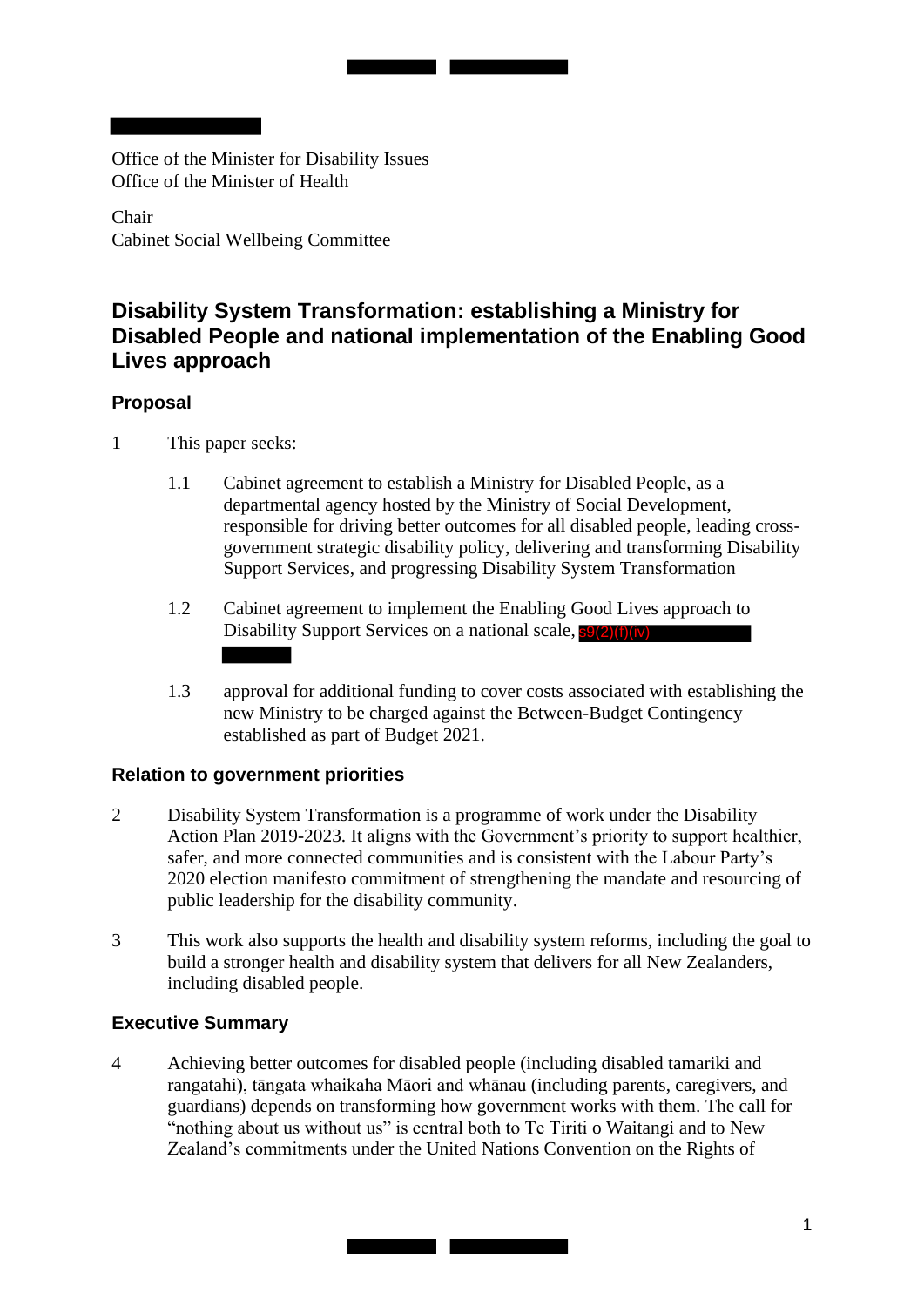Persons with Disabilities (UNCRPD) and Declaration on the Rights of Indigenous Peoples (UNDRIP).

5 The current cross-government disability system presents barriers for many disabled people and whānau in achieving ordinary life outcomes. Supports and services are fragmented across multiple agencies with no single agency responsible for system leadership or for driving improved overall outcomes for disabled people. Barriers to accessibility also make it harder for disabled people to navigate the system and to participate in everyday life.

**The Committee of the Committee** 

- and their families have greater choice and control over their supports and lives. To 6 Work on Disability System Transformation has been ongoing for more than a decade and is underpinned by the Enabling Good Lives (EGL) vision that all disabled people date, the main focus of Disability System Transformation has been on transforming Disability Support Services (DSS) funded by the Ministry of Health (MOH).
- 7 The Government's current health and disability system reforms provide a strong impetus for transformation of the disability system. New structural arrangements for the health system will come into effect from July 2022. Disability and DSS were specifically excluded from the scope of the health and disability system reform decisions. However, Cabinet noted in March 2021 that we would bring advice on the future model and governance of Disability Support Services to Cabinet in September 2021 [CAB-21-MIN-0092 refers].
- 8 In June 2021, we provided an Oral Item to the Cabinet Social Wellbeing Committee, updating you on Disability System Transformation and outlining the key decisions we intended to seek in September 2021 [SWC-21-MIN-0076 refers]. This paper seeks those decisions.
- 9 The disability community has challenged government to be aspirational in transforming the disability system. We now have the opportunity to take a bold and truly transformative approach to how government supports disabled people and whānau. Ensuring that the right organisational arrangements are in place to support transformational change across the disability system is critical.
- 10 A Machinery of Government working group, comprised of officials and disability community representatives, has developed advice in partnership on proposed new organisational arrangements. Their advice is that a new Ministry, in the form of a departmental agency hosted by the Ministry of Social Development (MSD), is the best organisational structure to lead the realisation of a true partnership between the disability community and government to achieve ongoing transformation of the disability system.
- 11 Therefore, we seek your agreement to establish a new Ministry for Disabled People as a departmental agency hosted by MSD. A dedicated disability Ministry will enable a holistic whole-of-life, whole-of-whānau approach to addressing inequities and realising aspirations and opportunities for disabled people and whānau. MSD as the host department provides a strong base to support an EGL approach to disability and creates opportunities for closer alignment with MSD's leadership role in social sector commissioning.

<u> Tanzania de la provincia de la provincia de la provincia de la provincia de la provincia de la provincia de la</u>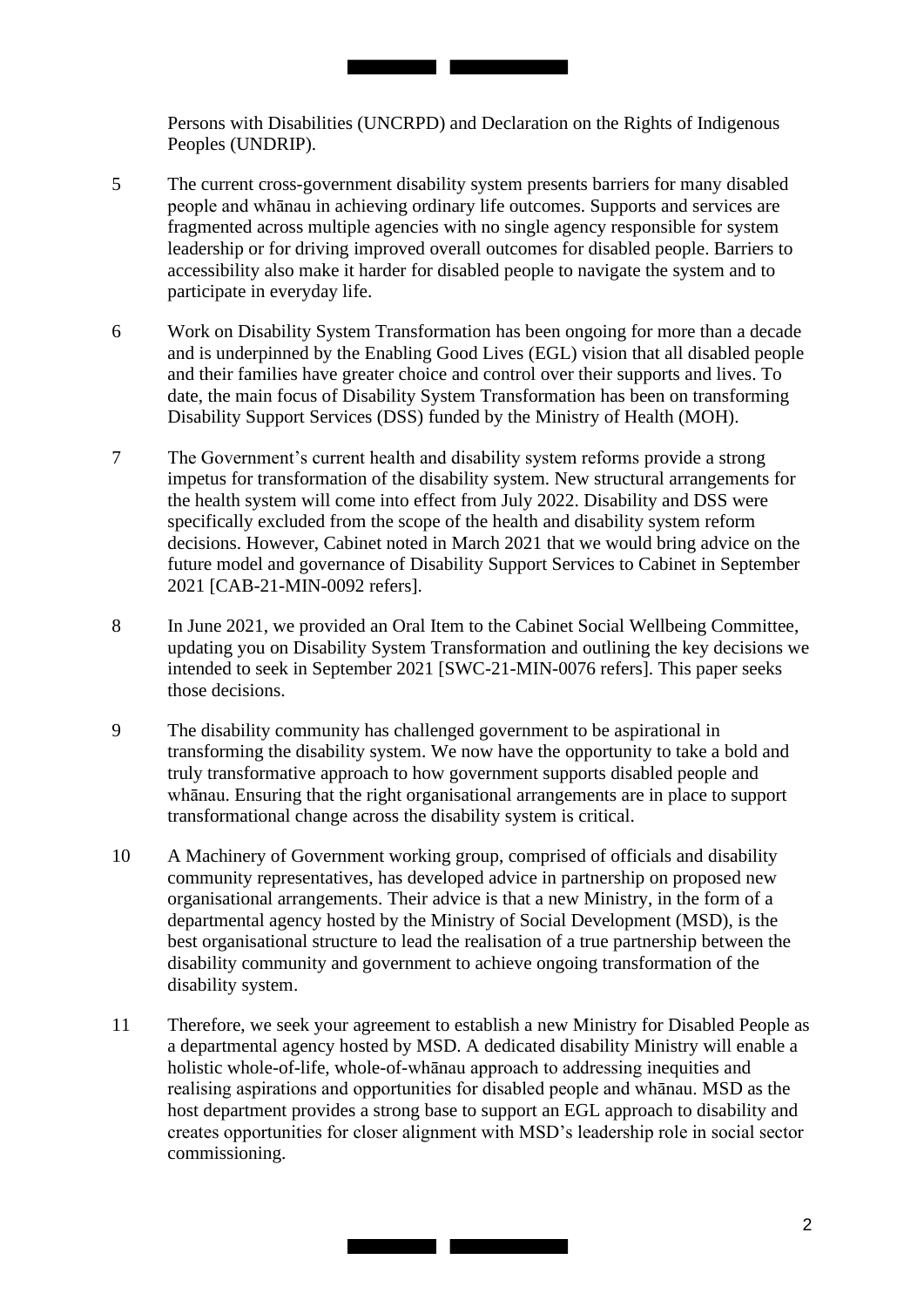12 The Ministry for Disabled People (the Ministry) will provide strong and focused leadership of the disability system across government. It will be responsible for leading strategic disability policy development, delivering and transforming DSS and progressing ongoing work on Disability System Transformation. The Ministry will ensure continuity of existing services as well as lead ongoing improvements and better co-ordination of disability supports and services across government. In addition, a new disability Ministry will raise the profile of disability in government and demonstrate the Government's commitment to working in partnership with the disability community to drive better outcomes for all disabled people.

<u> Tanzania de la conte</u>

13 The Ministry's ongoing work will include looking at what other government-funded services could be in scope for future transformation, s9(2)(f)(iv)

Any new statutory functions resulting from Cabinet decisions on Accelerating Accessibility could potentially also sit within the Ministry.

- 14 We propose the new Ministry come into existence from 1 July 2022. This will align with the establishment of Health New Zealand and the Māori Health Authority. The new Ministry will work closely with the reformed health system agencies to ensure that disabled people continue to access the health services they are entitled to and to ensure that a disability perspective continues to inform the ongoing changes to the health system. However, it will take longer for the Ministry to be fully operational with existing DSS-related functions from MOH transferred and new functions, including strengthened strategic policy capacity, established.
- 15 We seek agreement to set up a dedicated Transition Team, located within MSD, to support the establishment of the new Ministry and the transition of DSS-related functions to it. A key focus will be ensuring no disabled people are worse off during the transition and that there is appropriate engagement with disabled people, whānau and Māori (including iwi leaders) during the establishment and ongoing operation of the Ministry. Appropriate due diligence to establish a departmental agency hosted by MSD will also need to be carried out.
- 16 A responsibility of the new Ministry will be delivering DSS, including transforming DSS in line with the EGL approach. We seek Cabinet agreement to implement the EGL approach nationally,  $s9(2)(f)(iv)$  Cabinet agreement is also sought to a number of technical elements including the scope of national implementation and the proposed funding in scope.
- 17 New funding is required to establish the Ministry and implement the EGL approach However, establishing the Ministry by 1 July 2022 will require out of cycle funding. Therefore, we seek funding for the Transition Team and initial establishment costs of \$5.0 million in 2021/22 to be charged against the Between-Budget Contingency established as part of Budget nationally, s 9(2)(f)(iv)  $2021.$  s  $9(2)(f)(iv)$
- 18 Subject to Cabinet agreement to the recommendations in this paper, the Transition Team will be set up, and processes will begin to appoint a chief executive and legally establish the new Ministry from 1 July 2022 (through an Order in Council).

<u> The Common Second Common Second Common Second Common Second Common Second Common Second Common Second Common Second</u>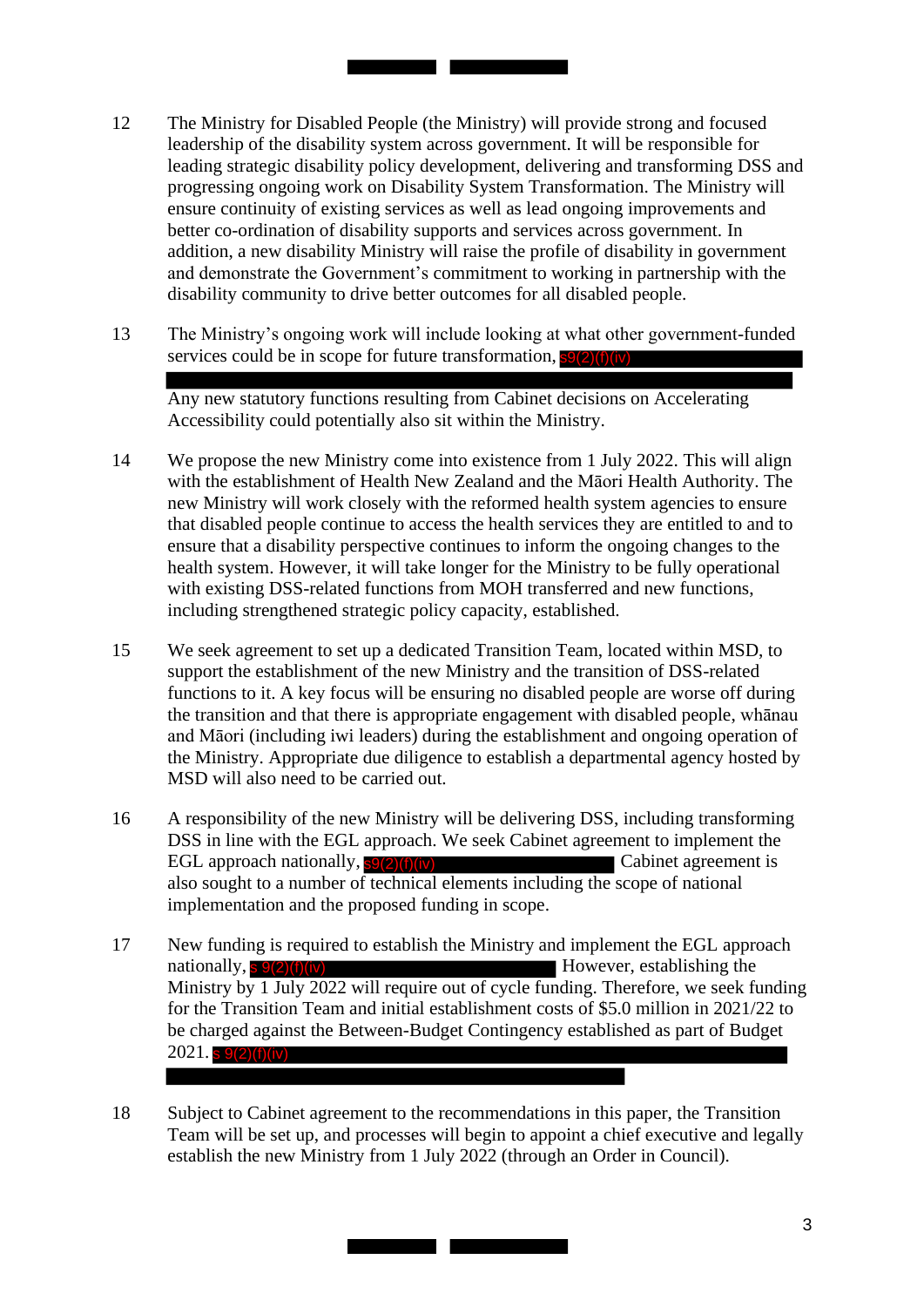19 We intend to report back to the Social Wellbeing Committee in early 2022 with further detail on establishing the new Ministry and next steps for Disability System Transformation.

<u> Tanzania de la provincia de la provincia de la provincia de la provincia de la provincia de la provincia de l</u>

- 20 This paper is divided into three parts:
	- 20.1 **Part One**  Machinery of Government
	- 20.2 **Part Two**  National implementation of the Enabling Good Lives approach
	- 20.3 **Part Three**  Opportunities for further disability system transformation.

#### **Context: A new approach to disability is needed for disabled people and whānau to experience ordinary life outcomes**

- 21 One in four New Zealanders self-identify as having a disability based on data from the 2013 Disability Survey. Disabled people face significant barriers to experiencing positive wellbeing – including disproportionate representation in poverty statistics and experiences of inaccessibility and discrimination. Māori and Pacific people are more likely to be disabled than other population groups.
- 22 Historically, disability has been considered through a 'medicalised model', which focuses on disability as a health problem and something to be 'fixed'. However, disability is now increasingly seen as a social construct that emphasises the right of individuals to choose how they live. This 'social model' of disability is reflected in the New Zealand Disability Strategy which has a vision that New Zealand is a "nondisabling society…where disabled people have an equal opportunity to achieve their goals and aspirations, and all of New Zealand works together to make this happen".
- 23 The current cross-government disability system presents barriers for many disabled people and whānau in achieving ordinary life outcomes, as functions and responsibilities are spread across multiple agencies. This includes disability supports and services provided by a number of agencies such as MOH (e.g. Disability Support Services), MSD (e.g. income and employment supports, and Community Participation), the Ministry of Education (e.g. learning support for disabled learners), and the Ministry of Transport (e.g. Total Mobility Scheme) among others. Other disability-related functions include disability policy provided by MSD, and disability advocacy and advice provided by the Office for Disability Issues (ODI).
- 24 An overall lack of coordination and system stewardship limits government's ability to achieve more equitable outcomes for disabled people. The different processes and requirements for different services, including inconsistent eligibility criteria, make it difficult for disabled people to know what services are available to them and how to access these services. Supports have tended to focus on impairments or diagnoses rather than taking a strengths-based approach to support disabled people to achieve their aspirations and live their best lives. Barriers to accessibility also make it harder for disabled people to navigate the system and to participate in everyday life.
- 25 In 2011, an independent working group of disabled people, their families and whānau, advocates and allies developed the EGL vision and principles (collectively the EGL approach) to be the foundation for transformative change to the disability system. The

<u> Tanzania de la conte</u>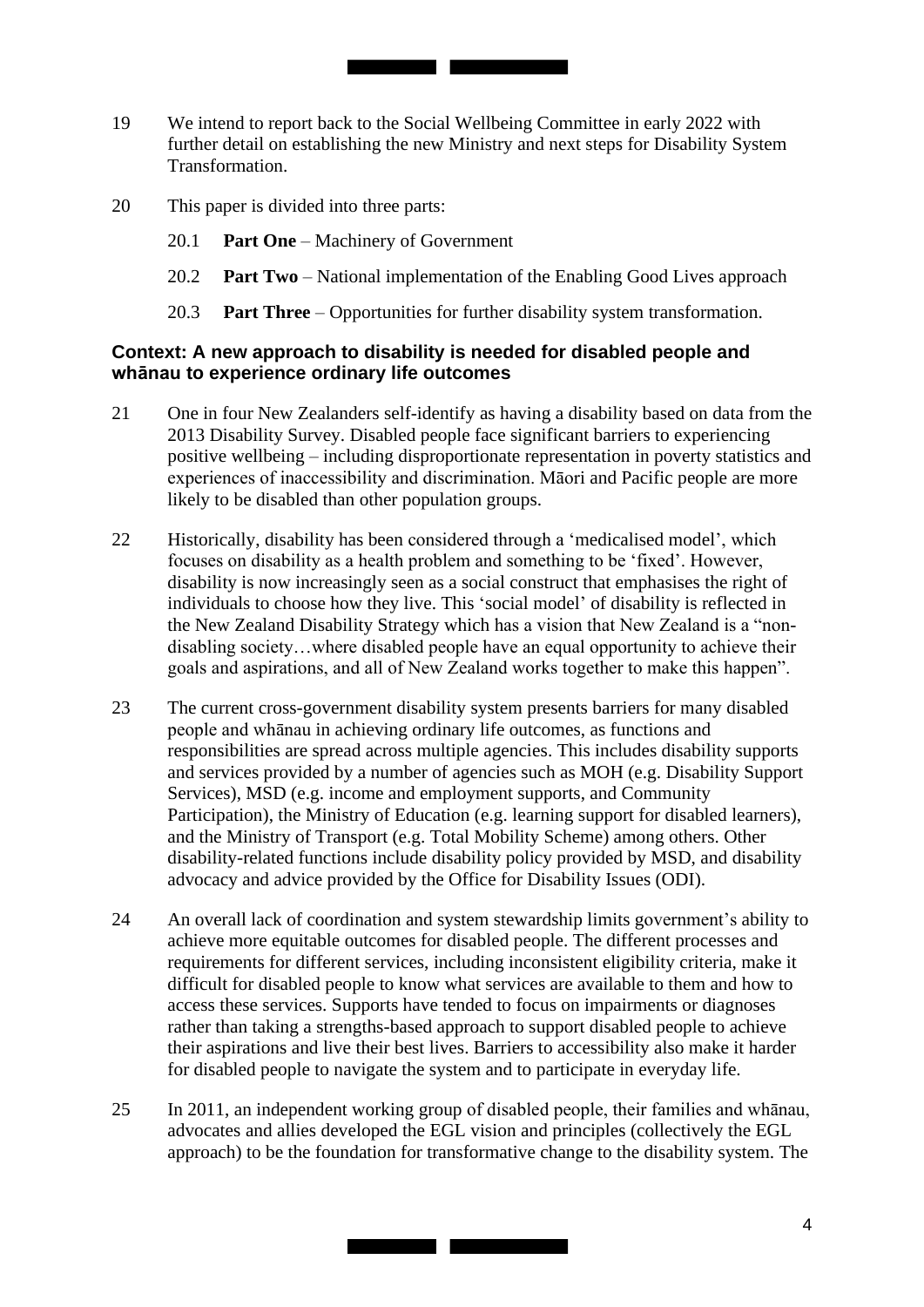EGL vision and principles are outlined in Appendix One. In a system based on the EGL approach, disabled people:

25.1 determine what type of assistance they require from whom and when to achieve the outcomes that they have chosen for their own lives

<u> Tanzania de la contrada de la contrada de la contrada de la contrada de la contrada de la contrada de la con</u>

- 25.2 are provided with support based on a 'whole-of-life' approach that focuses on strengths and interests rather than being based on their impairment
- 25.3 are assessed through one centralised process (rather than multiple assessments and applications, each with different criteria)
- 25.4 are welcomed into the system in multiple ways and have access to a Connector/Tūhono who assists them in navigating the system
- 25.5 have access to a personal budget that can be used flexibly with the aim of seamless access to government funded disability services.
- 26 Over the last decade, successive governments have made a series of key decisions to progress Disability System Transformation. Appendix Two provides an overview of work and key decisions so far. To date, the main focus has been on transforming the operating model for DSS, currently provided by MOH, to align better with the EGL approach. Appendix Three provides further information on DSS.
- 27 The Government's current health and disability system reforms are creating new structural arrangements from July 2022. As MOH will no longer deliver operational functions, DSS cannot stay in its current location in MOH, so a location for DSS within government is now needed. DSS was specifically excluded from the scope of the health and disability system reform programme and deferred to decisions on Disability System Transformation. To support the shift towards a social model of disability, we consider DSS should sit outside the health system and be delivered by an agency whose primary focus is driving improved outcomes for disabled people through a cohesive and whole-of-life disability framework.
- 28 Achieving true transformation will require strong and focused system leadership across government. Currently multiple government agencies have disability-related functions and responsibilities. While all agencies would retain their responsibilities to disabled people, a new dedicated disability agency would be able to provide a strong disability leadership role across government and be responsible for driving the above transformation.

# **Part One – Machinery of Government**

**We propose establishing a dedicated disability Ministry responsible for driving improved outcomes for disabled people, leading cross-government strategic policy advice, and delivering and transforming Disability Support Services** 

29 In 2018, as part of decisions on Disability System Transformation, Cabinet initiated a Machinery of Government review to identify different options, including potential structural changes, for involving disabled people and whānau in the governance of the disability support system [SWC-18-MIN-0029 refers]. The Machinery of Government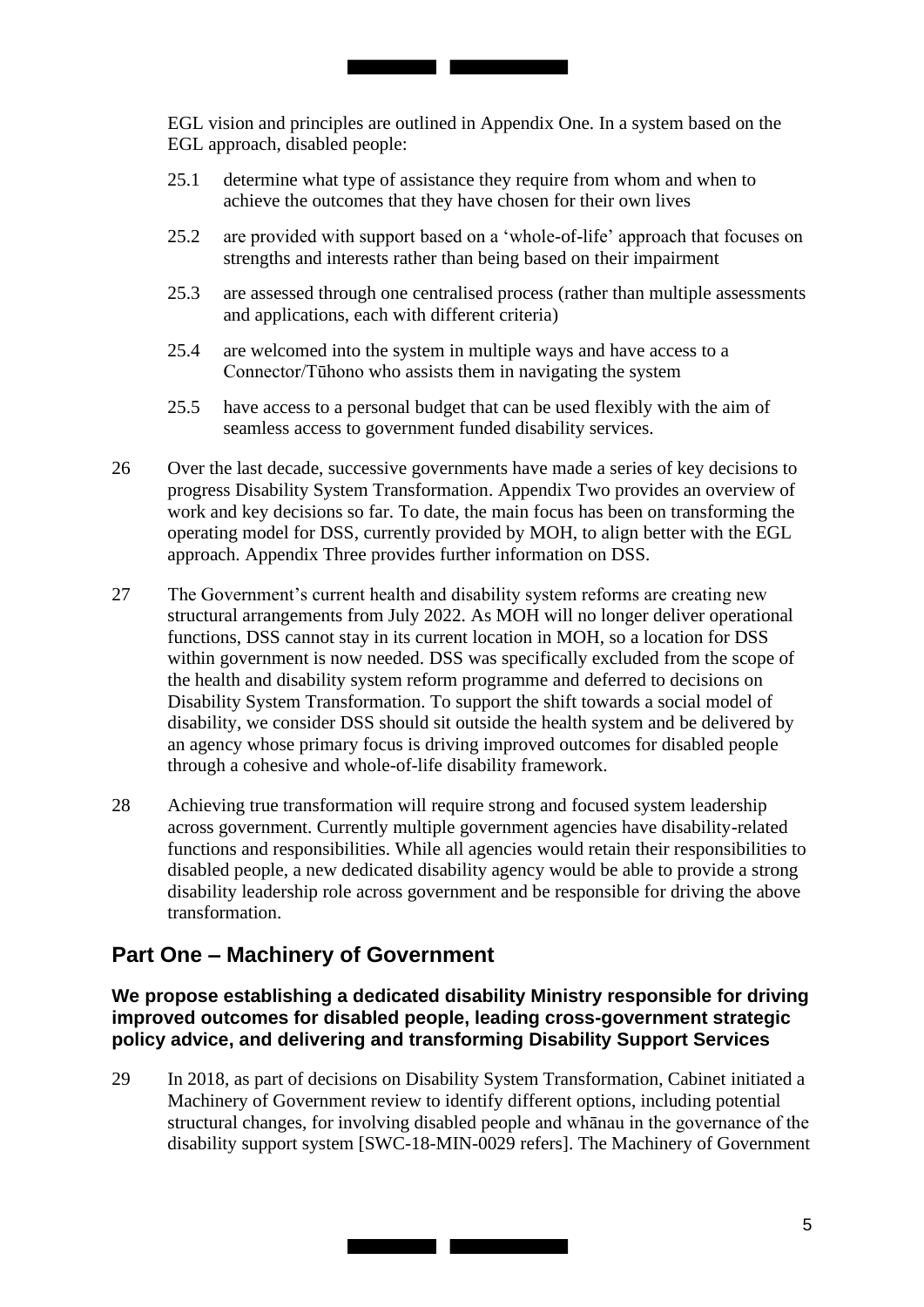review is led by MSD, in partnership with a Working Group comprised of disabled people and officials from MOH and the Public Service Commission (PSC).

<u>and the second second</u>

- commitment to long-term transformative change to achieve equitable outcomes for 30 Establishing a dedicated disability Ministry would demonstrate this Government's disabled people across all domains of their lives, including education, employment, transportation, and community participation. It would also lift the profile of disability across government and enable the co-creation of new structures and ways of working to meet the Government's longstanding commitment to partnership with disabled people, families, and whānau.
- 31 A disability-focused Ministry would enable a shift away from a medicalised and deficit-based model of disability towards a framework that encompasses and enables a whole-of-life and strengths-based approach. This would strongly support an EGL approach across a range of supports and services for all disabled people and embed the principles of self-determination and choice and control.
- 32 A new Ministry would be directly accountable to a Minister or Ministers for driving a whole-of-government effort on Disability System Transformation. In addition, it would take a leadership role as the primary provider of disability-related policy advice to government as well as a role in delivering and transforming DSS. Its chief executive would have the leverage to engage with other agencies at a high level to ensure the interests of disabled people are well represented in all government policy.
- 33 A disability Ministry would also provide disabled people with the same crossgovernment visibility as other population groups with dedicated Ministries (for example, Māori, Pacific peoples, women and ethnic communities). However, the Ministry will also deliver a transformed DSS and so will have a broader mandate than other population Ministries across government.
- 34 The name of any new Ministry needs careful consideration. We tentatively refer to a 'Ministry for Disabled People', but collaboration with the disability community will be required to identify an appropriate name.

# **The new Ministry will have a range of functions that will expand in the future as Disability System Transformation progresses**

- 35 The new Ministry will take on most functions currently delivered by the Disability Directorate in the MOH, as well as new responsibilities.
- 36 In line with a strengthened specific focus for MOH on policy, strategy, and regulation for the health system, responsibility for DSS will move from MOH to the new Ministry. The immediate priority for the new Ministry will be to lead a coherent and consistent national roll out of the EGL approach to disability services. Over time, consideration will be given to extending disabled people's personal budgets to include other government funding, such as **s9(2)(f)(iv)**
- 37 However, the ambition for the new Ministry is much more aspirational. To truly transform the way government serves disabled people, tāngata whaikaha Māori,

<u> Tanzania de la Carlo de la Ca</u>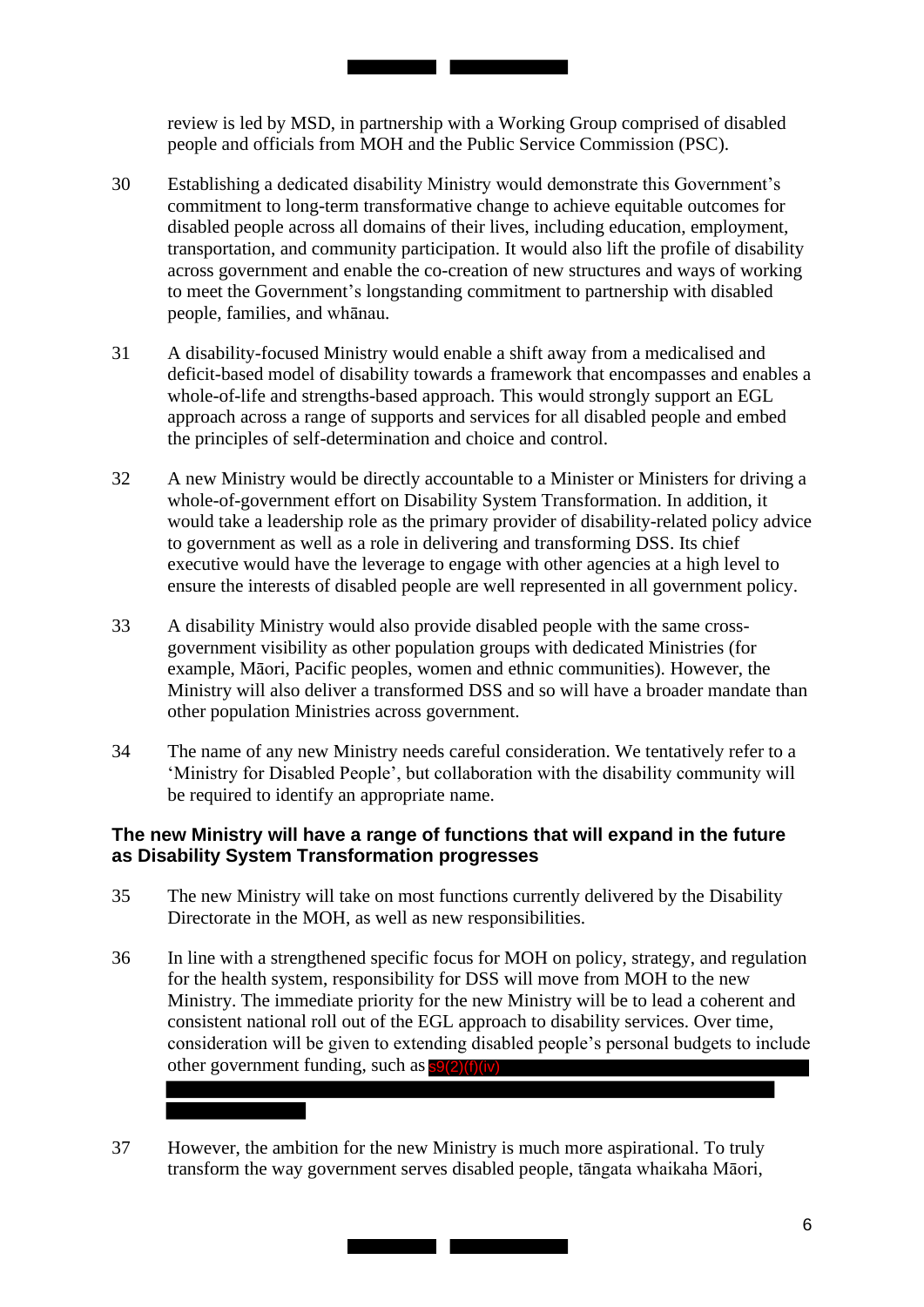families and whānau, we need to look beyond disability supports to examine and strengthen the cross-government disability system. We consider the new organisation should be given a mandate to lead a future-focused and whole-of-government approach to disability. This would mean:

the control of the control of

- 37.1 promoting the EGL vision and principles as the basis on which government supports disabled people across their lives
- 37.2 working in partnership with disabled people and ensuring a high level of trust and transparency
- 37.3 lifting the profile and visibility of disability across government
- 37.4 ensuring the system:
	- 37.4.1 gives full effect to the voice of disabled people, families, and whānau, and to Te Tiriti o Waitangi
	- 37.4.2 is consistent with the UNCRPD and the UNDRIP
	- 37.4.3 aligns with the principles and approaches of Whānau Ora
- 37.5 strengthening disability rights approaches across government strategies, including the Child and Youth Wellbeing Strategy, Better Later Life – He Oranga Kaumātua, the New Zealand Disability Strategy, and Mahi Aroha – the New Zealand Carers' Strategy
- 37.6 improving cross-government disability data and information
- 37.7 developing a disability-focused research and evaluation strategy.
- 38 The new agency could also be mandated to monitor, support, and hold other government agencies to account for the outcomes they deliver for disabled people, including how well they are contributing to achieving equitable outcomes.
- 39 In order to fulfil this mandate, we propose the functions of the new Ministry would include:
	- 39.1 **Policy**  leading and providing strategic policy advice on the wider disability system and across government as well as policy on DSS.
	- 39.2 **Leadership/stewardship**  providing leadership and stewardship of the crossgovernment disability system.
	- 39.3 **Legislation**  developing and providing stewardship of any relevant legislation.
	- 39.4 **Commissioning**  commissioning and procuring disability supports in line with the EGL approach and advising on how supports are delivered.
	- 39.5 **Assurance, monitoring, evaluation and reporting**  overseeing performance and operation of the Ministry.
	- 39.6 **Market stewardship**  identifying and prioritising market need, as required.

**Contract Contract Contract Contract**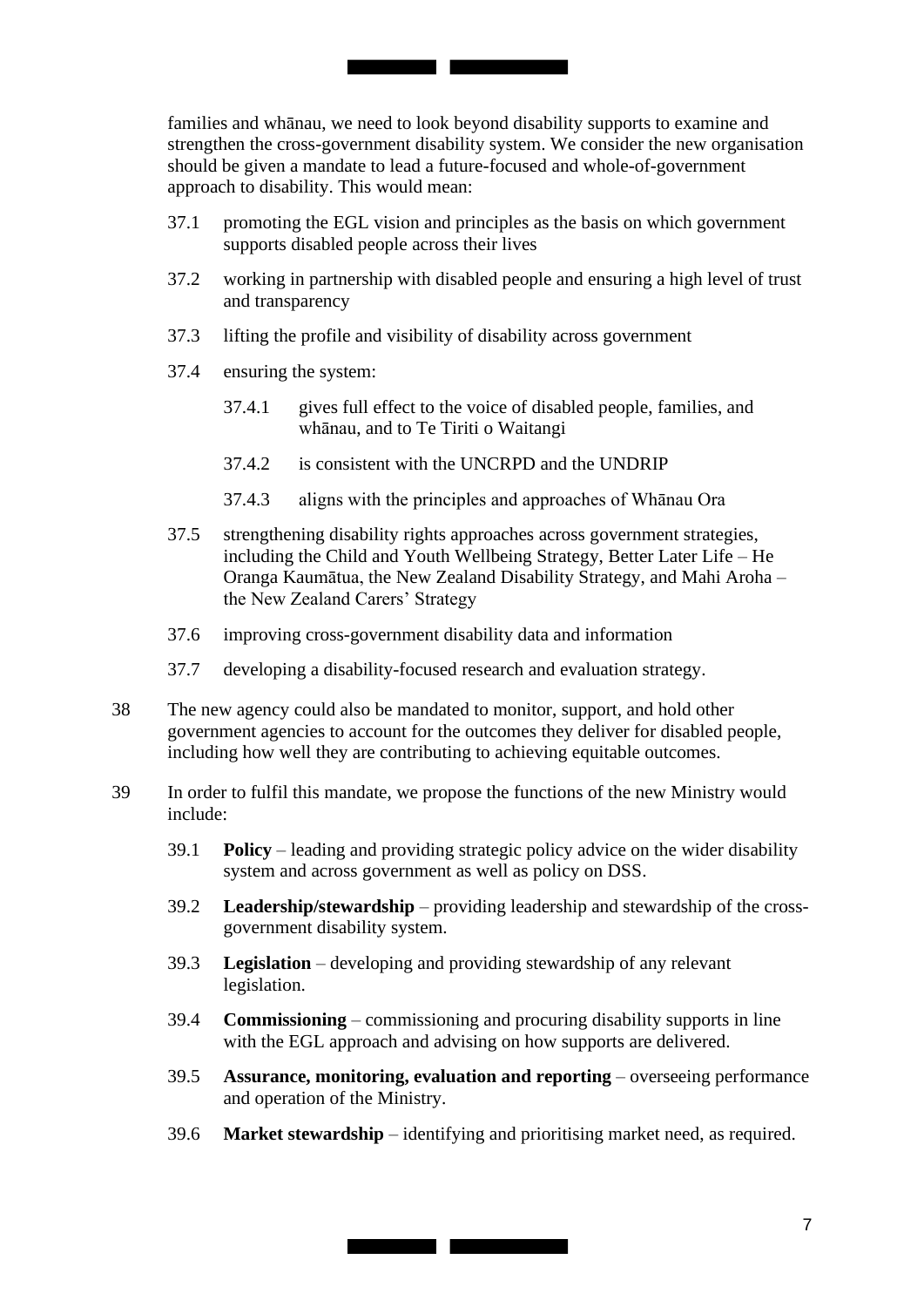39.7 **Workforce planning** – ensuring an adequate, skilled, and culturallycompetent workforce is in place to deliver disability supports in line with the EGL approach.

<u> Tanzania de la conte</u>

- 39.8 **Capacity and capability building**  recognising, enabling, and developing the capacity and capability of disabled people, families and whānau to make decisions for themselves, make use of available resources, partner with government, and advocate for themselves and their communities.
- 40 The new Ministry will work closely with MOH, Health New Zealand, and the Māori Health Authority to ensure the health system is responsive to disabled people and whānau. Key relationships, such as the interface between the disability system and the Māori Health Authority, will need careful consideration in partnership with tāngata whaikaha Māori.
- 41 We will provide you with more information on how the new disability Ministry and broader disability system will align with the new health agencies and reformed health system in our intended Cabinet report-back in early 2022.

## **We have considered a number of organisational forms for the new Ministry**

- 42 The Public Service Act 2020 enables a Ministry to take a number of different organisational forms. We have considered detailed advice on four organisational options for the new Ministry:
	- 42.1 **Ministry as a branded business unit in MSD**. Most DSS functions would be integrated into a business unit with corporate and back-office services provided by MSD. The business unit could be led by a functional chief executive, who would be accountable for the particular functions of the business unit and would report directly to the responsible Minister. The location within MSD would enable the Ministry to leverage off MSD resources and support, but its position as a business unit would mean limited ability to incorporate broader disability functions in the future.
	- 42.2 **Ministry as a departmental agency hosted by MOH**. Functions, including most DSS functions, are established within a functionally autonomous agency with its own chief executive reporting directly to the responsible Minister. Relevant corporate and back-office services would be shared with MOH and Health NZ. This option would strengthen the profile and status of disability through the appointment of a dedicated public service chief executive for the portfolio and would provide visible functional autonomy. However, it would be unlikely to meet the expectations of the disability community who have indicated they want disability to be separate from the health system.
	- 42.3 **Ministry as a departmental agency hosted by MSD**. This is structurally similar to the departmental agency hosted by MOH but with MSD as the host. Corporate and back-office services would be accessed from MSD. Links with the Social Development portfolio provide a strong base to support the wholeof-life EGL approach and opportunities for closer alignment with MSD's leadership role in social sector commissioning. This is the preferred option of the disability community.

<u> Tanzania de la contrada de la contrada de la contrada de la contrada de la contrada de la contrada de la contrad</u>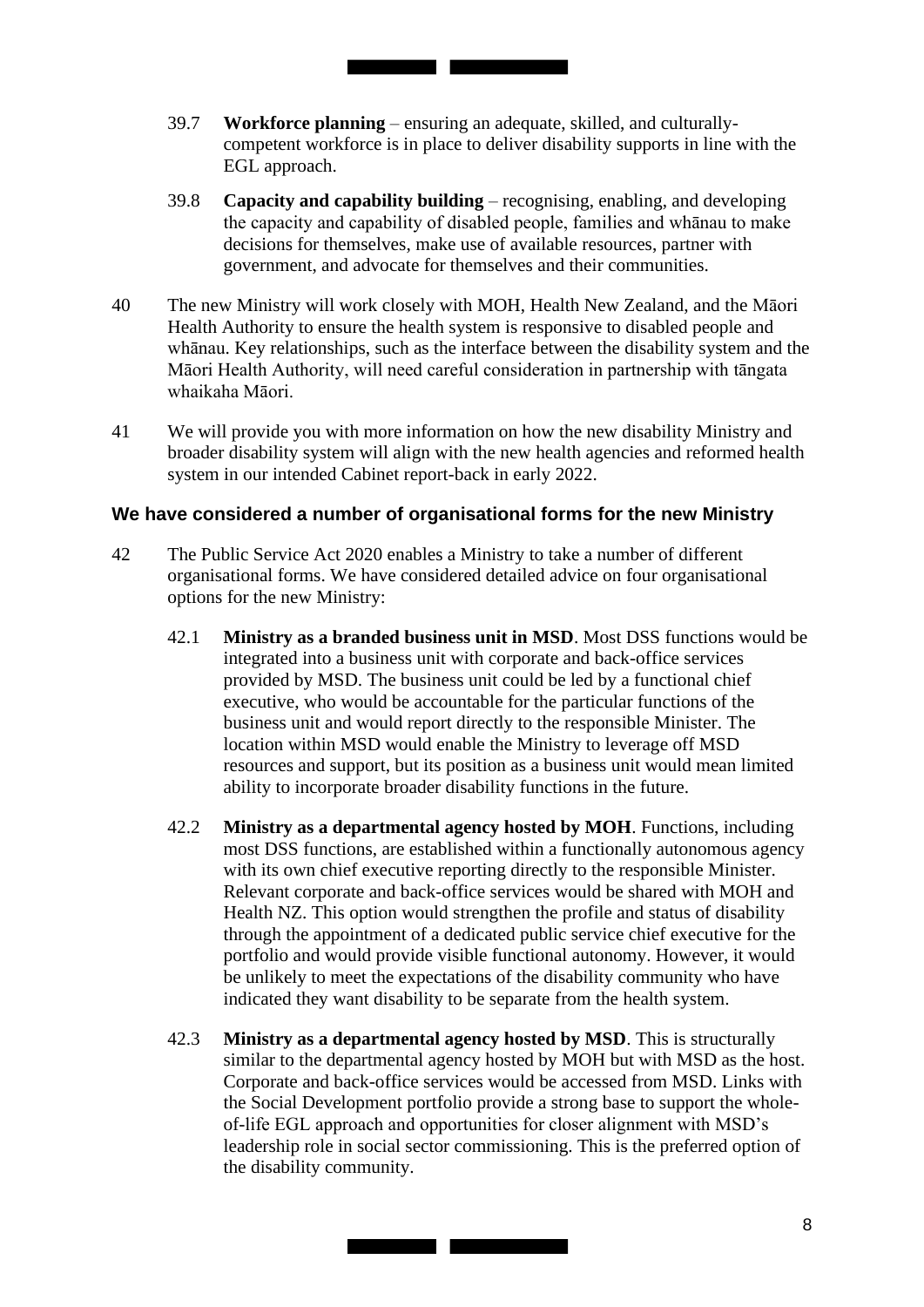42.4 **Ministry as a new standalone department**. This would involve establishing a disability Ministry as a new and wholly independent organisation within the public service. As well as its own chief executive, the Ministry would need its own corporate and back-office services, property and other assets. This option would send a strong message of our commitment to transformative change but would also be the most costly option and take the longest to establish.

<u> Tanzania de la provincia de la conte</u>

43 We also considered advice on disability supports being delivered through an existing or new Crown entity. While a Crown entity may have a role in delivering disability supports in future, we consider this structure is not appropriate at this time as Disability System Transformation is ongoing, and a new disability agency will likely evolve to take on new functions, roles and responsibilities over time. The arms-length governance by a Crown entity board is less suited to changing roles and responsibilities.

## **Our preferred option is to establish the new Ministry as a departmental agency hosted by MSD**

- 44 Our preferred option is to establish the new Ministry as a departmental agency hosted by MSD because:
	- 44.1 It is the preferred option of the disability community because it brings together key functions (including strategic policy), it provides disabled people with a dedicated and functionally autonomous agency, and the location within MSD provides a strong base to support a whole-of-life approach to disability.
	- 44.2 It provides the scope and flexibility to bring together cross-government disability functions to drive better outcomes for disabled people, while also being well placed to meet the immediate requirements of Disability System Transformation.
	- 44.3 Functional and operational autonomy will support our ambition for a more dedicated focus on disability to help drive improved and equitable outcomes.
	- 44.4 The chief executive of the departmental agency would have direct accountability to the responsible Minister and the status to engage with other agencies at the chief executive level.
	- 44.5 It can provide strong operational autonomy and strengthen the focus on outcomes for disabled people, families, and whānau without having to create a standalone department or Crown entity.
- 45 We propose MSD as the host department because we consider it would provide a greater opportunity for broader system transformation and recognise disability as a social and whole-of-life issue. The link with the Social Development portfolio provides a strong base to support the whole-of-life EGL approach and creates opportunities for closer alignment not only with MSD disability supports, but also with MSD's leadership role in social sector commissioning.
- 46 MSD is well placed to act as a host department for a departmental agency and is experienced in hosting a range of independent or semi-independent entities, such as the interim Independent Children's Monitor. While transferring responsibilities from

<u> Tanzania de la provincia de la provincia de la provincia de la provincia de la provincia de la provincia de l</u>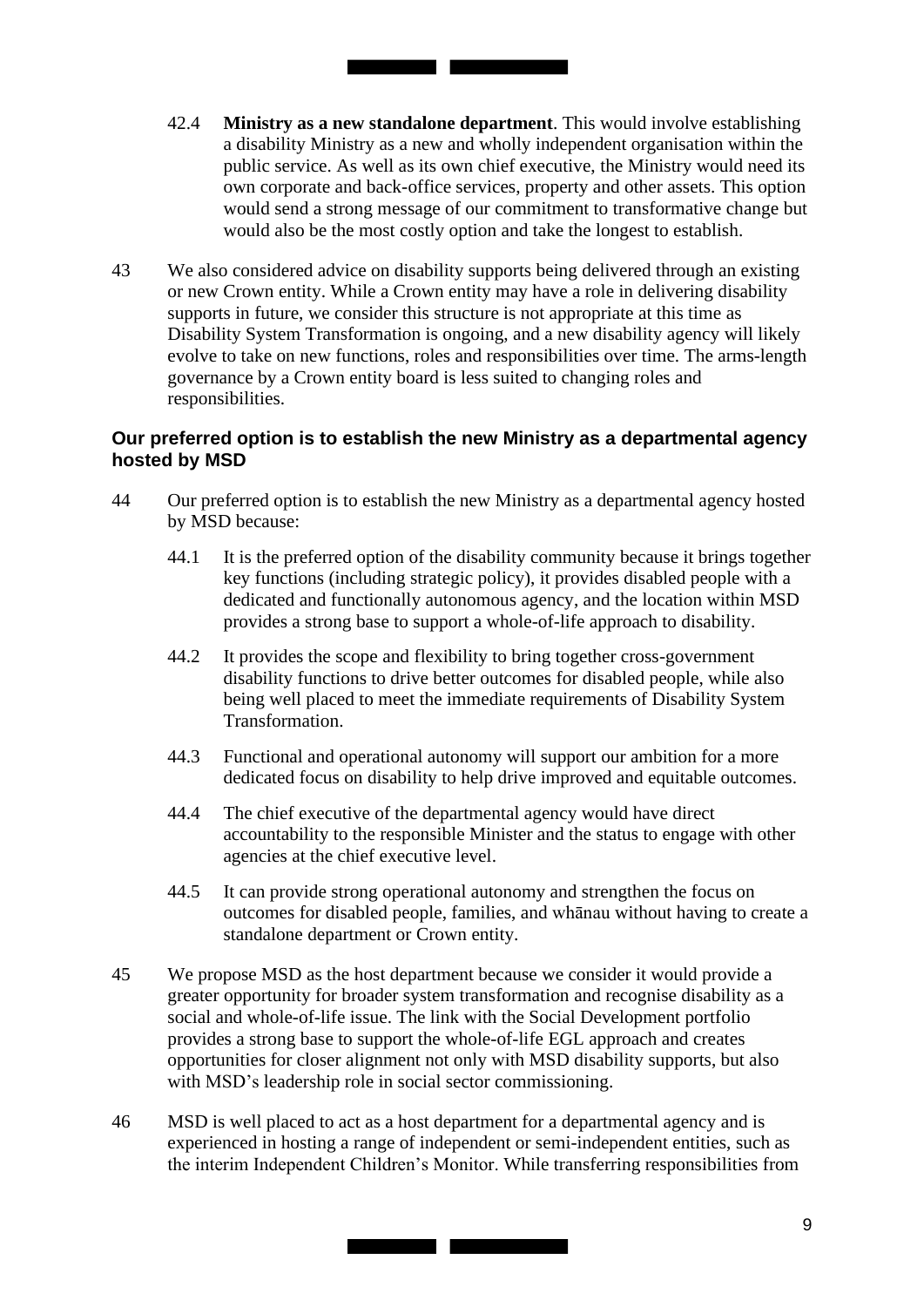MOH to the new Ministry will add cost and complexity in the near term, MSD has the operational and implementation experience to manage this effectively. MSD also has a widespread regional presence that can provide premises for the new Ministry outside Wellington as required.

47 While the departmental agency will ultimately be functionally and operationally autonomous from MSD, it will need to work closely with MSD to ensure it has the necessary support to carry out its functions and mandate. The specifics of the relationship between the departmental agency and MSD will need be worked through by the chief executives of the two agencies.

<u> Tanzania de la conte</u>

#### **The future of the Office for Disability Issues will need further consideration**

- 48 As the new Ministry will have a disability system leadership role, the future role and position of the existing Office for Disability Issues (ODI) will need to be considered. Part of ODI's existing role is to provide advice to Ministers and government agencies on disability issues, as well as coordinating implementation of the UNCRPD and the New Zealand Disability Strategy.
- 49 We do not seek Cabinet decisions on the future of ODI at this stage. The question of whether ODI should be brought into the new Ministry is not straightforward. Historically, government Ministries have not always adequately incorporated the perspectives and needs of disabled people into their work. ODI currently holds an important independent advisory and advocacy role in government. The question about whether it is appropriate for ODI to be moved into the new Ministry requires careful consideration and full consultation with the disability community stakeholders familiar with ODI's work.
- 50 Subject to Cabinet decisions on the establishment of the new Ministry, targeted consultation will be carried out on where ODI should sit within government to enable it to best perform and further enhance its role. We will provide advice to Cabinet in early 2022 on the outcomes of this consultation and recommendations on the future location of ODI.

#### **Implementation: establishing the new Ministry and the transfer of functions from the Ministry of Health will require transitional arrangements**

 *We propose to set up a dedicated 'Transition Team' to support the establishment of the new agency and the transition of DSS functions to it* 

51 We propose the new Ministry be established from 1 July 2022 to align with the start of the new financial year. Timeframes for establishment and the transition of functions are short. Subject to Cabinet agreement, the first step in establishing the new Ministry will be to set up a dedicated Transition Team to support the establishment and the transition of MOH functions. MSD and MOH will work with the PSC, the Treasury and the Health Transition Unit, as appropriate, to establish a team with the necessary expertise and set up the relevant governance arrangements. MSD, as the host department for the new Ministry, will have overall responsibility for the team.

<u> Tanzania (h. 1878).</u>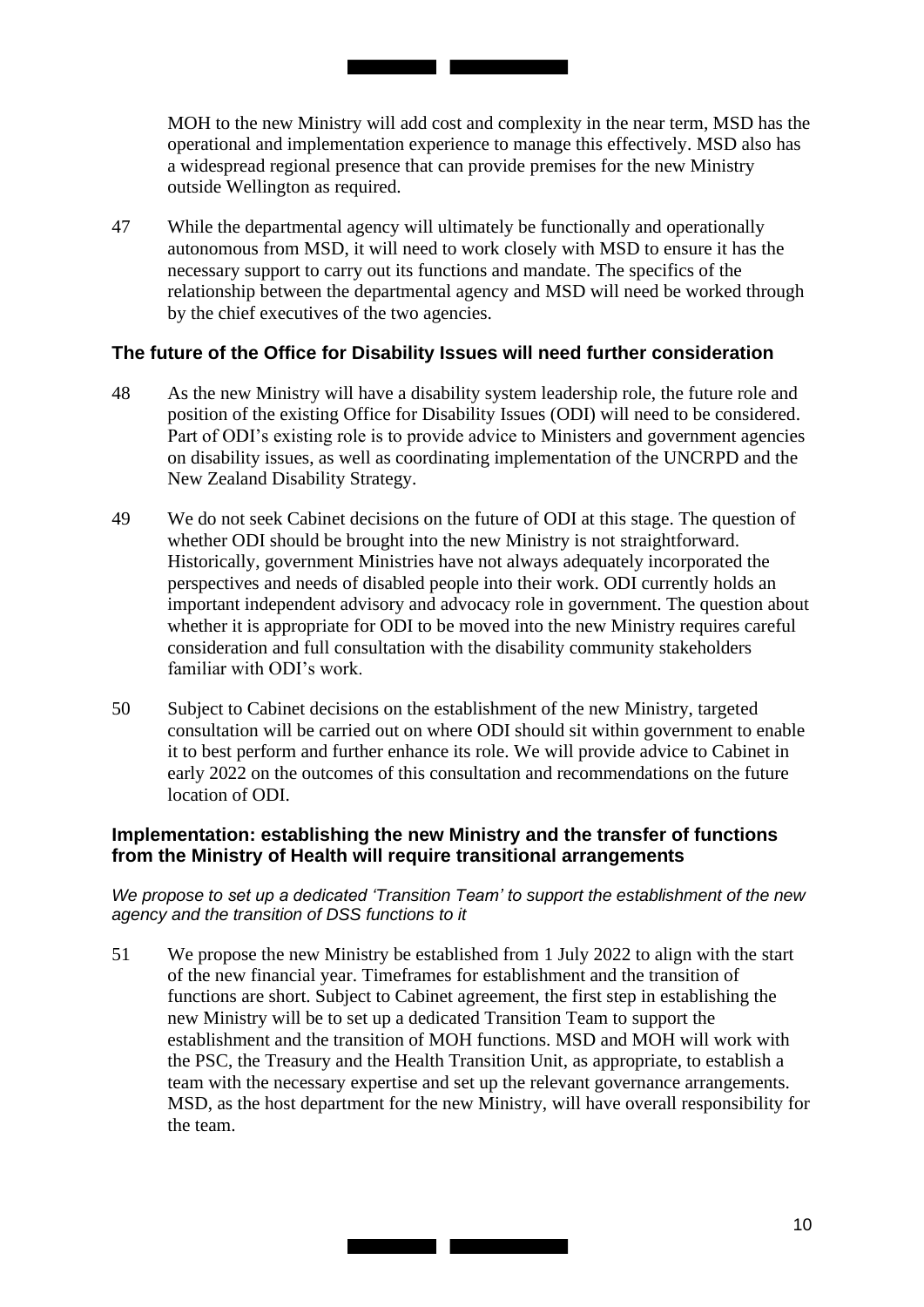52 The Transition Team will be led by a dedicated programme director and will include resources from relevant areas, such as policy, operations, legal, finance, information technology (IT), human resources (HR), communications and engagement, and procurement and commissioning. The Team will build on insights from the establishment of new Ministries, such as Oranga Tamariki and the Ministry of Housing and Urban Development. A key focus will be ensuring disabled people continue to receive support over the transition.

<u> The Common Service Common Service Common Service Common Service Common Service Common Service Common Service Common Service Common Service Common Service Common Service Common Service Common Service Common Service Common</u>

- Machinery of Government Working Group, the Whānau Ora Interface Group and the 53 The Transition Team will work with established community groups, including the National Enabling Good Lives Leadership Group (the National EGL Leadership Group) to ensure that the voices of disabled people and whānau shape this work. The expertise and lived experience of disabled people will be particularly important in shaping the work of the Transition Team.
- 54 As Budget 2022 decisions will not be made until shortly before the proposed establishment date for the new Ministry, we seek additional funding for the establishment phase in the 2021/22 financial year from the Between-Budget Contingency established through Budget 2021.

#### *It will take time for the new Ministry to be fully established with all relevant functions and this will not be achievable by 1 July 2022*

- 55 While we intend the new Ministry be legally established by 1 July 2022, it will take longer for the Ministry to be fully operational with all its relevant functions. This is because some new functions, such as strategic policy and monitoring and evaluation, will take time to establish.
- and MOH infrastructure for a period of time, as DSS is dependent on health system IT 56 The transition of DSS functions will also take time, as they will need to be separated from MOH and established within the new Ministry. This will be a complex process. It is important to note the new Ministry will continue to be reliant on some Health NZ and business processes to contract and pay disability supports. The Transition Team will work with MOH and MSD on the transition of DSS functions to the Ministry.
- 57 Our proposed Cabinet report back in early 2022 will provide more detail on establishment and the transition of functions, including proposed timeframes for full establishment.

#### *A new chief executive will be appointed for the Ministry and relevant arrangements with the host department (MSD) will need to be worked through*

- 58 Several implementation components need to be worked through for the new departmental agency including engaging with current staff, appointing a chief executive, preparation of an agreement between the chief executives of the departmental agency and host department (required by legislation), confirmation of physical workspace arrangements, and preparation of shared service agreements.
- executive of the new Ministry. An acting chief executive could be appointed for an 59 Subject to Cabinet agreement, the Public Service Commissioner will appoint the chief interim period if required. The chief executive/acting chief executive of the Ministry will be responsible for working with the chief executive of MSD to arrange financial

<u> Tanzania de la Ca</u>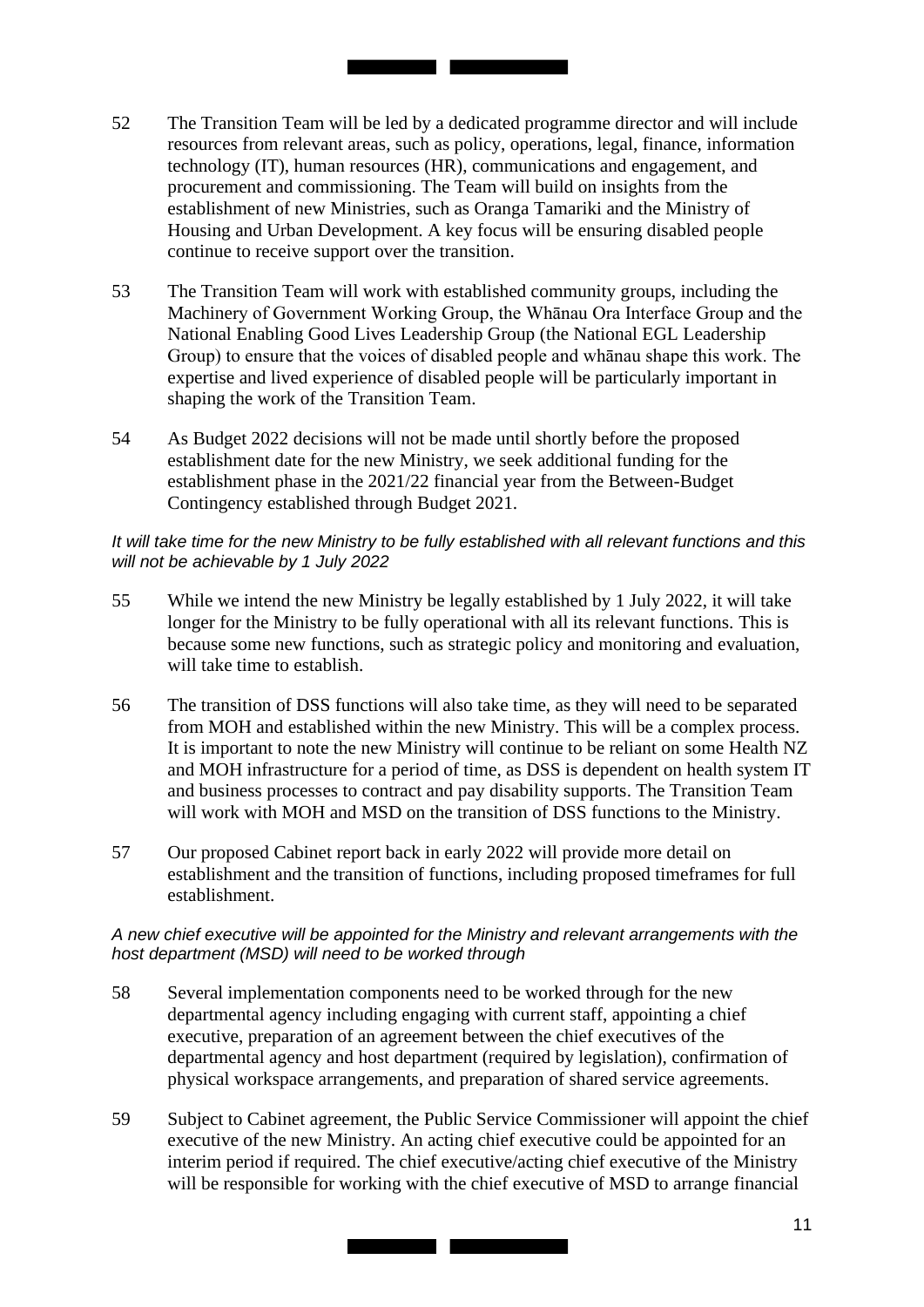delegations to the new Ministry and establishing a working relationship with MSD, MOH and Health NZ (including shared services arrangements and a departmental agency agreement).

<u> Tanzania de la contrada de la contrada de la contrada de la contrada de la contrada de la contrada de la con</u>

## **As part of the establishment, the Transition Team will work with disability community representatives to establish new partnership processes and to ensure the voice of disabled people is reflected in the work of the Ministry**

- 60 We have heard from disabled people and tāngata whaikaha Māori that it is key that they and their families and whānau are involved in the governance of the new system and that their voices are embedded at all levels of decision-making.
- 61 Establishing a new Ministry will not in itself give disabled people, tāngata whaikaha Māori, and whānau a role in governance. However, it will provide an opportunity for shifting the relationship between them and government:
	- 61.1 Partnership with disabled people and whānau would be a 'top table' issue for the new Ministry, a key priority for its leadership team, and a key criterion for assessing its success. The new Ministry will look to establish a disabled person and whānau-led governance structure.
	- 61.2 As a functionally autonomous organisation, there is an opportunity for the new Ministry to foster a distinct workplace culture and policies that support partnership with and employment of disabled people, families and whānau using a strengths-based approach.
- groups and the Whānau Ora Interface Group) offer a solid basis for future partnership. 62 Making the most of this opportunity will require appropriate mechanisms and processes on the part of both the Ministry and the community. The mechanisms that have developed around EGL (such as national and regional leadership and governance However, we need to ensure that they continue to succeed and that the Ministry engages with them on its broader strategic work. This will need to include the development of regional leadership around the country and ensuring that there are the appropriate mechanisms to enable a broad range of voices to be heard.
- 63 There are a number of key matters that government will work on with the community in the lead up to establishing the new Ministry and beyond:
	- 63.1 **Formalising the status of partnership mechanisms**: The roles, functions, authority and relationships of existing voice and partnership mechanisms will be more clearly defined. This could include mechanisms to establish a Ministerial advisory group or formal agreements between the Crown or the Ministry and particular groups, such as the National EGL Leadership Group.
	- 63.2 **The accountabilities of the Ministry**: There are several other possible mechanisms for setting expectations for how the Ministry will work with disabled people, whānau, and tāngata whaikaha Māori. These include setting standards around partnership in future legislation, performance standards for appropriations, and performance expectations for the chief executive.
	- 63.3 **Resourcing**: Voice and partnership mechanisms will need to be better resourced to account for a national scale and broader scope. Understanding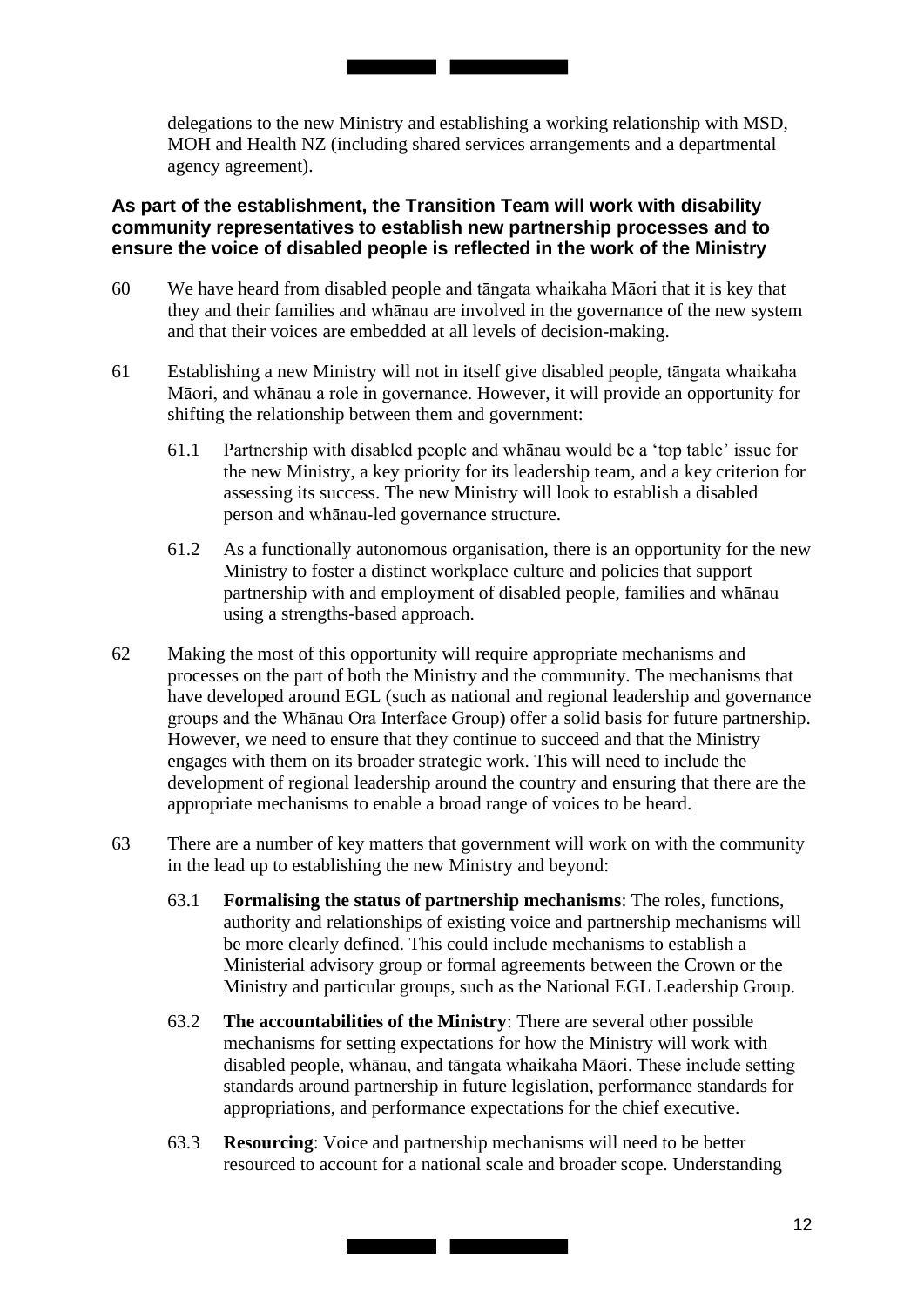and coordinating insights and voices from local voice and partnership mechanisms will be challenging and will require appropriate support once these are established across the country.

63.4 **Independence**: To be trusted by disabled people and whānau, it will be key that voice and partnership mechanisms are independent. This may be more challenging with more formalised mechanisms and greater government funding.

#### *Engagement with Māori during the establishment and ongoing direction of the new Ministry will be key*

<u> Tanzania de la contrada de la contrada de la contrada de la contrada de la contrada de la contrada de la con</u>

- 64 To date, officials have engaged with the Te Ao Mārama and the Whānau Ora Interface Group on Disability System Transformation proposals, including the proposal to establish a new Ministry. These groups are broadly supportive of the proposal. The Whānau Ora Interface Group has set out how they consider Te Tiriti provides the korowai for system transformation through the principles of kāwanatanga (partnership and shared decision-making), rangatiratanga (protection, revitalisation and development of taonga), and rite tahi (equity, participation, and equality and nondiscrimination).
- 65 However, we recognise that more extensive engagement with Māori will be required in the establishment of the Ministry, its governance arrangements, and ongoing work. Future work on Disability System Transformation will encompass broader elements of the disability system such as the development of policy and legislation, data and information gathering, and monitoring and evaluation. It will be key that Māori are part of this broader work and appropriate engagement is undertaken. As Treaty partners, engagement with tāngata whaikaha and with Māori, iwi and hapū will also occur. It is our expectation that officials will also work closely with iwi leaders as well as the Māori Health Authority Steering Group.

#### **There are risks associated with establishing the new Ministry**

- 66 We recognise that a risk of establishing a specific disability-focused Ministry is that other agencies could interpret this as releasing them from their responsibilities to disabled people. While we envisage the new Ministry will take on a leadership, coordination and stewardship role for disability across government, all government agencies must deliver on their obligations to the disabled communities they serve.
- 67 MSD as the host for the departmental agency is also not without risk. MSD has many competing claims for its resources and a number of ambitious work programmes to deliver on, such as welfare overhaul. Supporting the new Ministry to deliver Disability System Transformation will need to be considered against other Ministerial and organisational priorities, which may affect the speed and scope of transformation. MSD's own IT systems are ageing and previous shared services arrangements, such as with Oranga Tamariki, have not been without challenges.
- 68 This Ministry will be the fifth new entity emerging from reform to the health and disability system. Managing the complexities and inter-dependencies of the other new entities with the establishment of the Ministry creates the risk of blurred accountability lines and potential for service disruption. Transition planning will include coordination and risk mitigation with a focus on ensuring service continuity.

<u> Tanzania de la provincia de la provincia de la provincia de la provincia de la provincia de la provincia de l</u>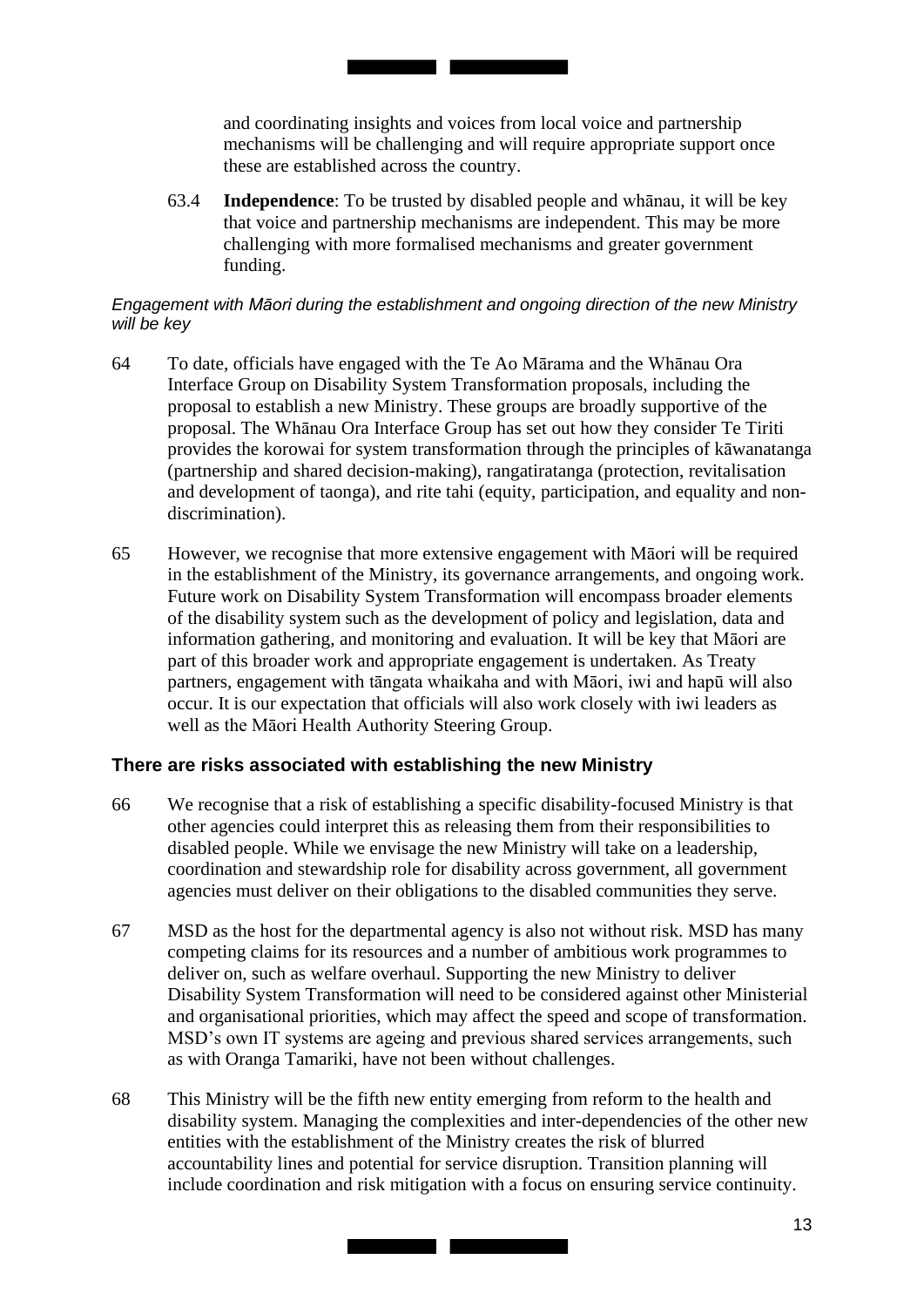69 The above risks will need to be carefully managed as the new Ministry is established. MSD will carry out extensive due diligence required to establish a departmental agency, including the support the agency will require from MSD and the expertise necessary for establishment, and the transition of functions.

<u> Tanzania de la Tanzania de la Tanzania de la Tanzania de la Tanzania de la Tanzania de la Tanzania de la Tan</u>

# **Part Two – National implementation of the Enabling Good Lives approach**

#### **We seek Cabinet agreement to implement the EGL approach nationally,**   $s9(2)$ (f)(iv)

- 70 For many years, the disability community has expressed concerns about disability supports not working well for disabled people and whānau. These concerns centre on the lack of choice and control disabled people have over the support they receive.
- 71 The Enabling Good Lives vision and principles were developed in 2011 by the disability community to underpin a new approach to disability support. The EGL vision is that in the future, disabled children and adults and their families will have greater choice and control over their supports and lives and make more use of natural and universally available supports.
- people, families and whānau have choice and control over the supports and services 72 The EGL approach to DSS has been tested and evaluated through three demonstration projects since 2013 - in Christchurch, Waikato and the MidCentral DHB (Mana Whaikaha). Evidence from these projects confirms improved outcomes when disabled they access. The EGL approach has been well received by both users and providers, and the community has consistently pushed for a national rollout. End users report more satisfaction with their lives and a broader range of disability support services accessed.
- 73 Positive outcomes for disabled people, families and whānau from the EGL approach include increased autonomy and social connectedness, improved quality of life, and better access to education and employment opportunities.
- 74 The demonstration projects also achieved higher engagement and take-up of disability services from marginalised groups, including tāngata whaikaha Māori and Pacific peoples, in comparison with the current disability support system. Engagement with the system by tāngata whaikaha Māori and Pacific disabled people increased by 60 percent in Mana Whaikaha and 33 percent overall.
- 75 National implementation of an EGL approach to DSS will fundamentally change disability support services for disabled people, their families, whānau and communities, driving better life outcomes for disabled people at both the local and national level. More flexible funding options have led to the development of a greater range of services that better meet people's needs, and early engagement may divert some people from accessing funded support that would otherwise have been provided.

## *What does an EGL approach look like in practice?*

76 The key features of a transformed disability system based on the EGL approach are: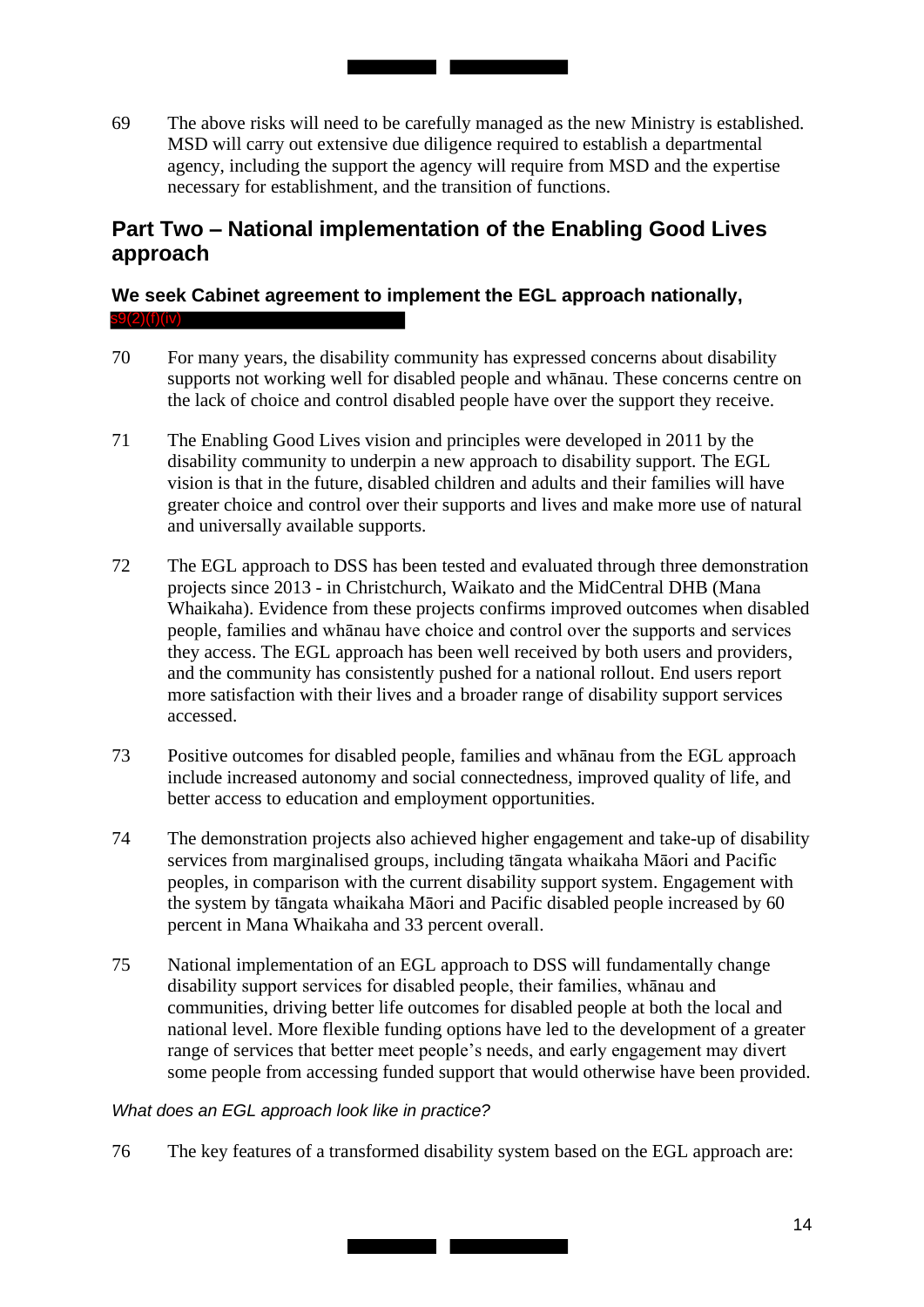76.1 **people are welcomed into the system** in multiple ways, and can then be provided with information, linked with a Connector, peer network, government agency or disability organisation

<u> Tanzania de la contrada de la contrada de la contrada de la contrada de la contrada de la contrada de la con</u>

- 76.2 **access to Connectors** who can walk alongside disabled people and whānau if they choose, to help them identify what they want in their life, how to build their life, and the range of supports available to live their life
- 76.3 **easy to use information and processes** that meet the diverse needs of disabled people and their whānau
- 76.4 **seamless support across government,** with Government Liaisons supporting people in the background to access other government services (for example, benefit applications), and to build positive relationships with other parts of government (for example, learning support in school)
- 76.5 **a straightforward process for accessing funding**, with flexibility about what can be purchased and how it can be administered, and easy reporting
- 76.6 **capability funding** for disabled people and whānau
- 76.7 **outcomes-based commissioning and contracting models**
- 76.8 **greater system accountability to disabled people and their whānau** so that disabled people and whānau are involved in monitoring and evaluating the system and making recommendations to Ministers about changes to the system.

 *The EGL approach will be implemented nationally through an implementation plan proposed to take place through three phases over a four-year period* 

- 77 MOH has developed a plan for the national implementation of an EGL approach, in partnership with disabled people, families and whānau. Implementation is proposed to take place over three phases with an emphasis on design and development in Phase One, staged transition in Phase Two and stabilisation in Phase Three. Evaluations of the EGL demonstrations and key insights (outlined in Appendix Four) have informed the development of the implementation plan. Once the new disability Ministry is established and operational, it will take on responsibility for progressing the national EGL implementation.
- 78 The national implementation of the EGL approach will occur over three levels:
	- 78.1 **Governance**: System roles, responsibilities, and governance ensuring that system settings are consistent with and support the transformed system.
	- 78.2 **Operating model:** A new operating model, with person-directed models of support, easy access to information and guidance, access to Connectors/ Tūhono, authority over personal budgets and commissioning and contracting models based around achieving outcomes.
	- 78.3 **Disabled people and whānau capability:** Building the capacity and capability of disabled people and whānau, so that their voices are central to decision-making, they are able to engage in and lead the system, be valued as leaders and have authority over their own lives.

<u> The Common State of the Common Sta</u>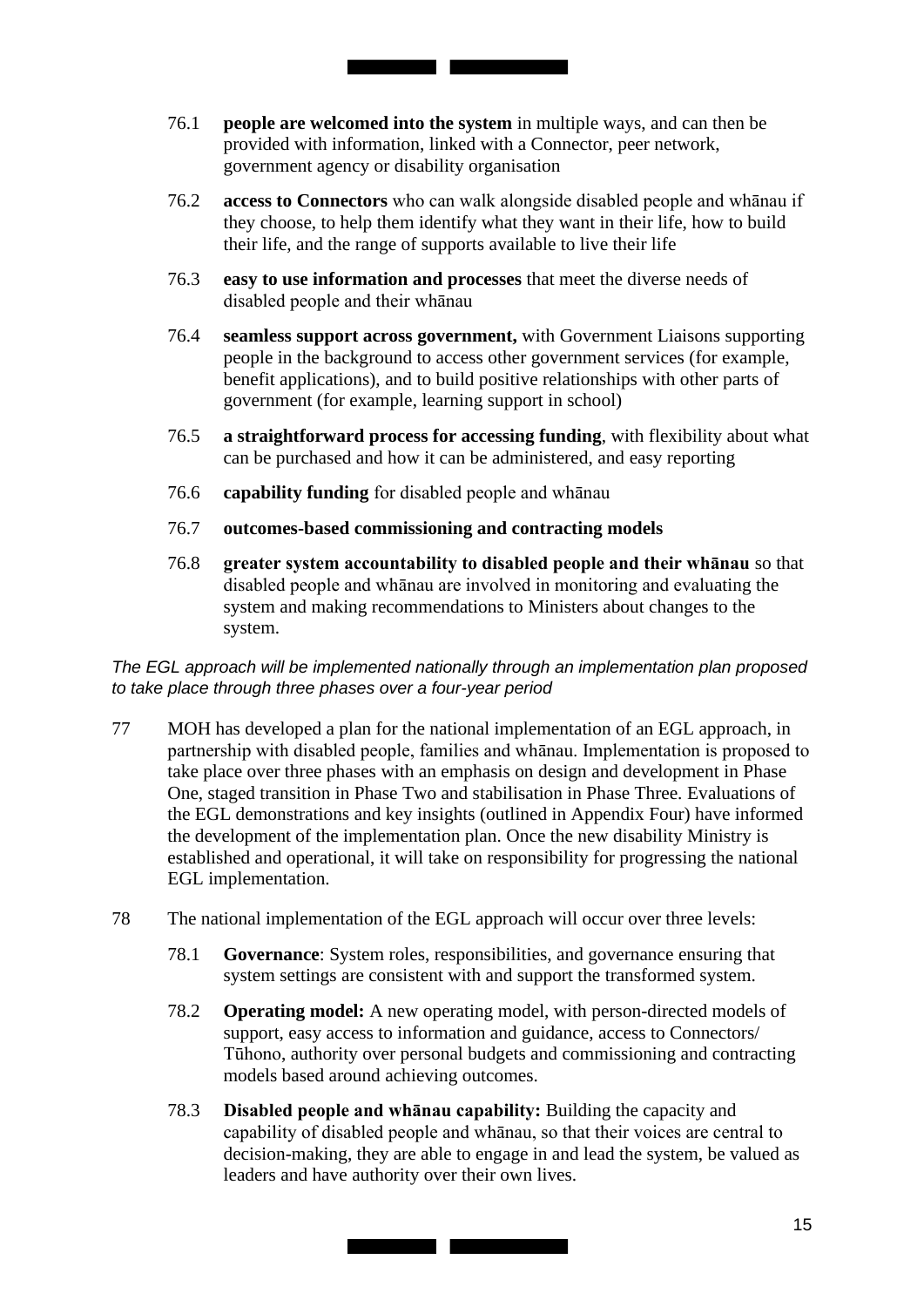*What is required to implement the EGL approach nationally?* 

79 The roadmap for the national implementation of an EGL approach from 2021 to 2024 is summarised below and is outlined in further detail in Appendix Five. We seek Cabinet endorsement of the implementation plan s9(2)(f)(iv)

<u> Tanzania de la contrada de la con</u>

#### 80 **Phase 1 – July 2021 – June 2022:**

- 80.1 partnership approach established with community
- 80.2 investment strategy, development of person-directed funding approaches
- 80.3 proposed transition pathway to new regional EGL entities for local service commissioning (to replace the current Needs Assessment and Service Coordination (NASC) role)
- 80.4 workforce and monitoring/evaluation strategies developed
- 80.5 disabled people and whānau capability strategy in places.

#### 81 **Phase 2 – July 2022 – June 2023:**

- 81.1 new Ministry established
- 81.2 change process and procurement approach to regional governance initiated.

#### 82 **Phase 3 –- July 2023 – June 2024:**

- 82.1 whānau networks in place at the national and local levels, disabled people and whānau-led leadership and governance are central to decision-making
- 82.2 full transition underway, including new regional EGL entities.

 *How much will a national implementation of the EGL approach cost?* 

83 Funding was received through Budget 2021 to undertake Phase One, which is currently underway. **s**9(2)(f)(iv)

 The plan assumes implementation over a period of four years,  $s9(2)(f)(iv)$ 

| 84.1 | $s \ 9(2)(f)(iv)$ |  |
|------|-------------------|--|
|      |                   |  |
|      |                   |  |
| 84.2 | s 9(2)(f)(iv)     |  |
|      |                   |  |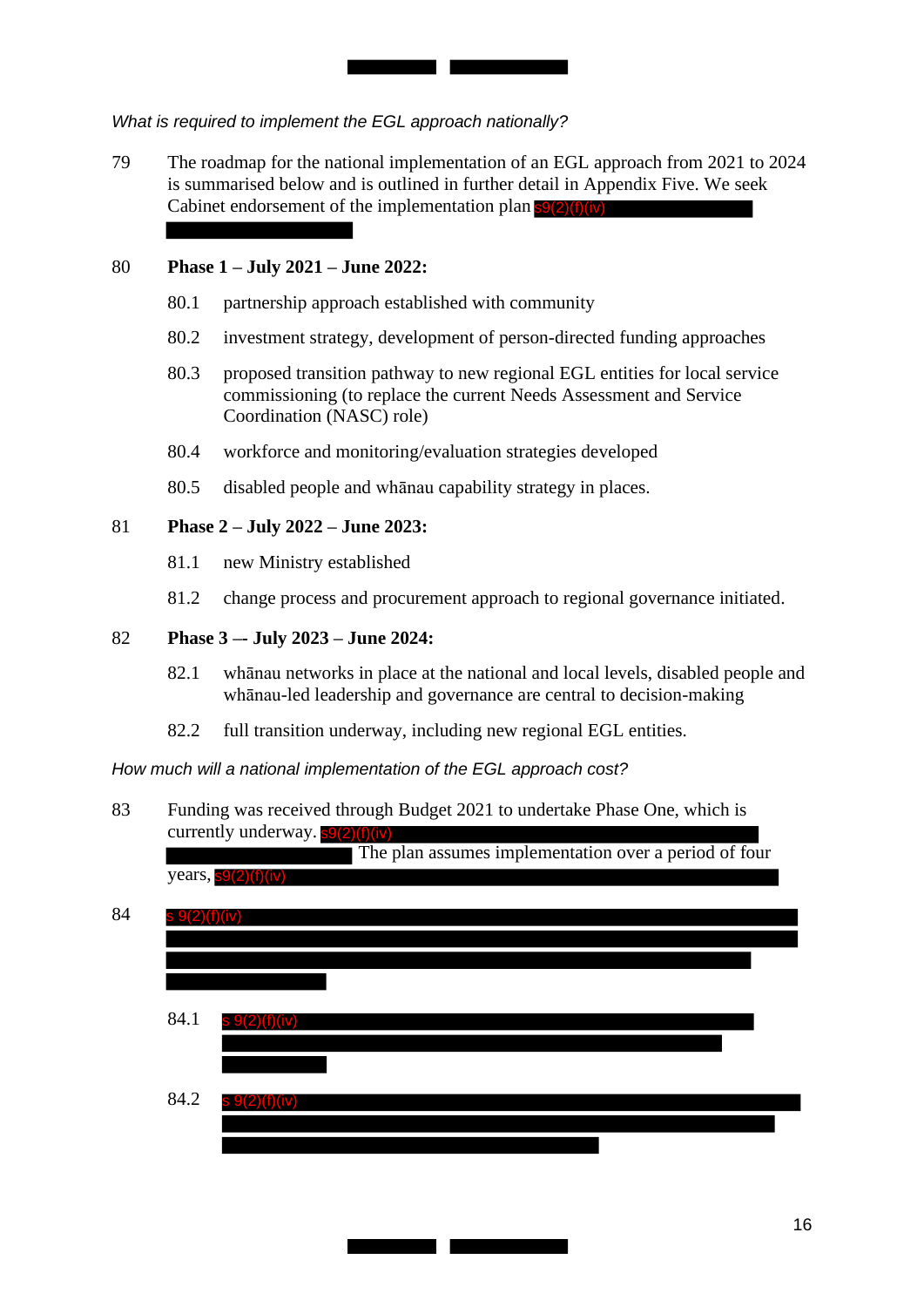

*How does the national implementation align with the health system reforms?* 

- 86 The direction of travel proposed for national implementation aligns with the wider health system reforms, including:
	- 86.1 locality-based commissioning functions which are closer to home
	- 86.2 person and whānau-centred support with control over supports
	- 86.3 a partnership-based approach to designing and delivering services
	- 86.4 recognition that disability support is not solely a health issue.
- 87 The transformed disability support system will work closely with the health system at the national, regional, and local levels. For example, the shift to person-directed disability support provision will require new ways of thinking about workforce development. Where there is cross-over with the health workforce, this would require coordination at the local level, such as the care and support workforce which supports disabled people as well as those with aged care and other needs.
- 88 The reformed health system, including MOH, Health New Zealand and the Māori Health Authority, will continue to have responsibility for improving health outcomes for disabled people, supported by the appropriate capability and resourcing.

# **National implementation will be supported by a focus on developing the capacity and capability of disabled people**

- 89 The EGL pilots and prototype have demonstrated that developing the capacity and capability of disabled people is critical to maximising the benefits of the EGL approach. This is reflected in the new Ministry's mandate to work in partnership with disabled people and its function building the capacity and capability of disabled people.
- 90 The National EGL Leadership Group has articulated three key elements of this:
	- 90.1 building leadership of disabled people at local and national levels
	- 90.2 increasing awareness of the EGL approach
	- 90.3 equipping disabled people, families, and whānau to understand and exercise their natural authority in their own lives and communities.

<u> Tanzania de la provincia de la provincia de la provincia de la provincia de la provincia de la provincia de l</u>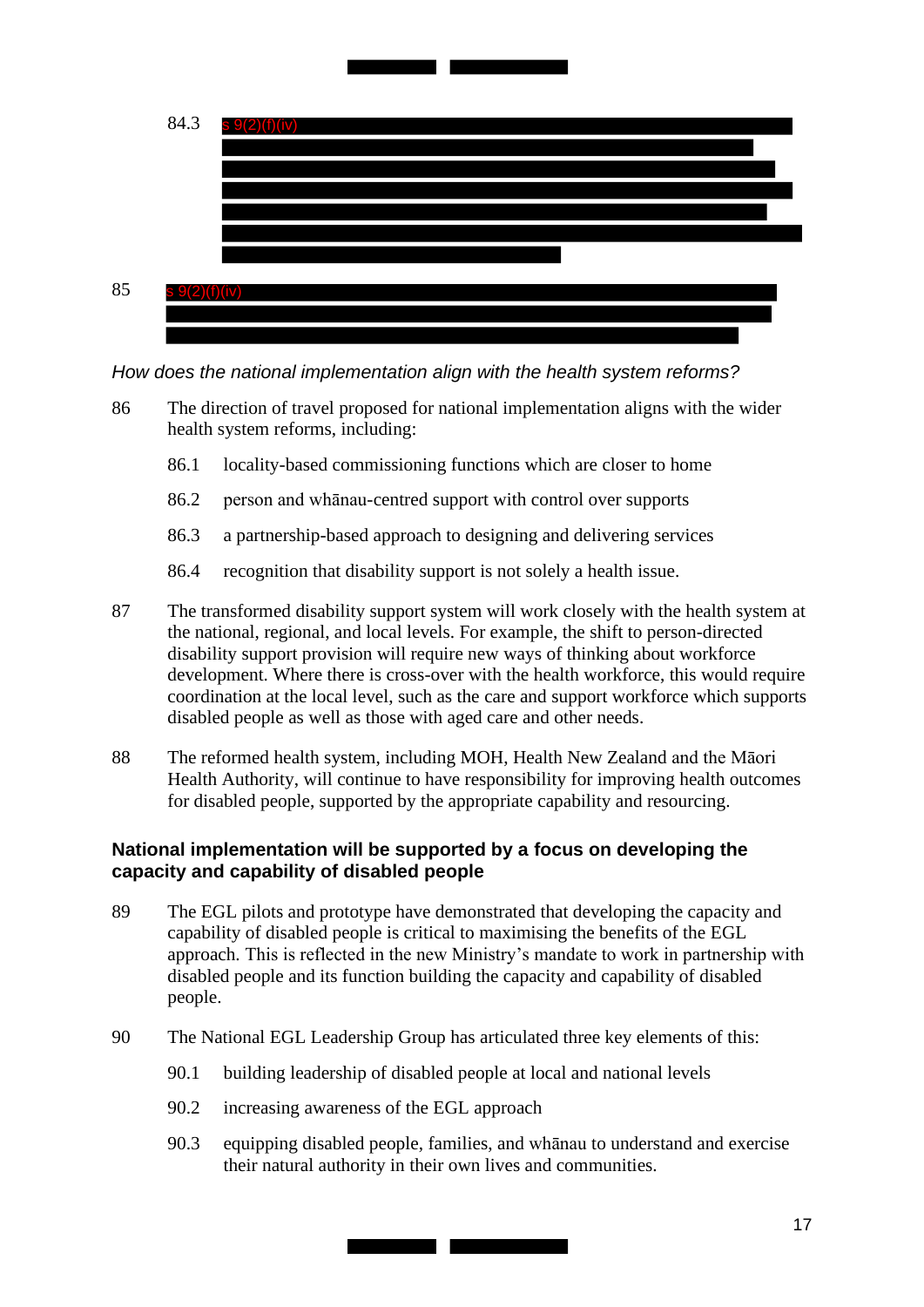91 The National EGL Leadership Group has been clear that disabled people must lead this work for disabled people, families for families and whānau for whānau. MOH is supporting the progression of this work in partnership with community groups.

#### *A new monitoring and evaluation approach will be co-designed with disabled people*

- 92 Officials are working in partnership with disabled people to co-develop a new approach to monitoring and evaluation which will be one of the proposed functions of the new Ministry. Current monitoring and evaluation practices and approaches across the disability support system are inadequate to provide system level insight, to capture learnings as the system transforms, or to involve people most impacted by the system.
- 93 The new approach aims to address these gaps, and to ensure that future monitoring and evaluation is person-centred and directed, embedded at every level of the system, and fully aligned with the EGL vision and principles. Monitoring and evaluation will recognise and build on the capacity of disabled people as commissioners and designers of monitoring and evaluation, rather than just participants.

## **Cabinet agreement is sought to a number of technical elements of national implementation**

 *The scope of national implementation of an EGL approach should initially be broadly the same as was agreed for the MidCentral prototype, Mana Whaikaha, in 2018* 

- 94 The current eligibility criteria for DSS apply to people who present before the age of 65, who have a physical, sensory, or intellectual disability, or a combination of these, which is likely to remain after the provision of equipment or treatment, continue for at least six months and result in a need for ongoing support. This includes people with autism spectrum disorder.
- 95 To be consistent with 2018 decisions on Mana Whaikaha [SWC-18-MIN-0108 refers], we seek agreement that in the initial phase of national implementation of an EGL approach:
	- 95.1 the eligibility criteria should be the same as the current eligible population for DSS with the clarification that all children with significant developmental delay but no confirmed diagnosis, regardless of age, are eligible for early intervention support $<sup>1</sup>$ </sup>
	- 95.2 means testing for household management should not apply to people who have a flexible personal budget
	- 95.3 means testing for household management should continue to apply while people continue to receive a NASC allocated package during the transition period.
- 96 Early access to support can have a significant positive impact on future outcomes for disabled children, including a reduced need for disabled tamariki needing out-ofhome care. The current system recognises that those positive impacts can occur if support for children with significant developmental delay but no confirmed diagnosis,

 $1$  Outside Mana Whaikaha eligibility is contingent on when children with significant developmental delay, but no confirmed diagnosis, are identified.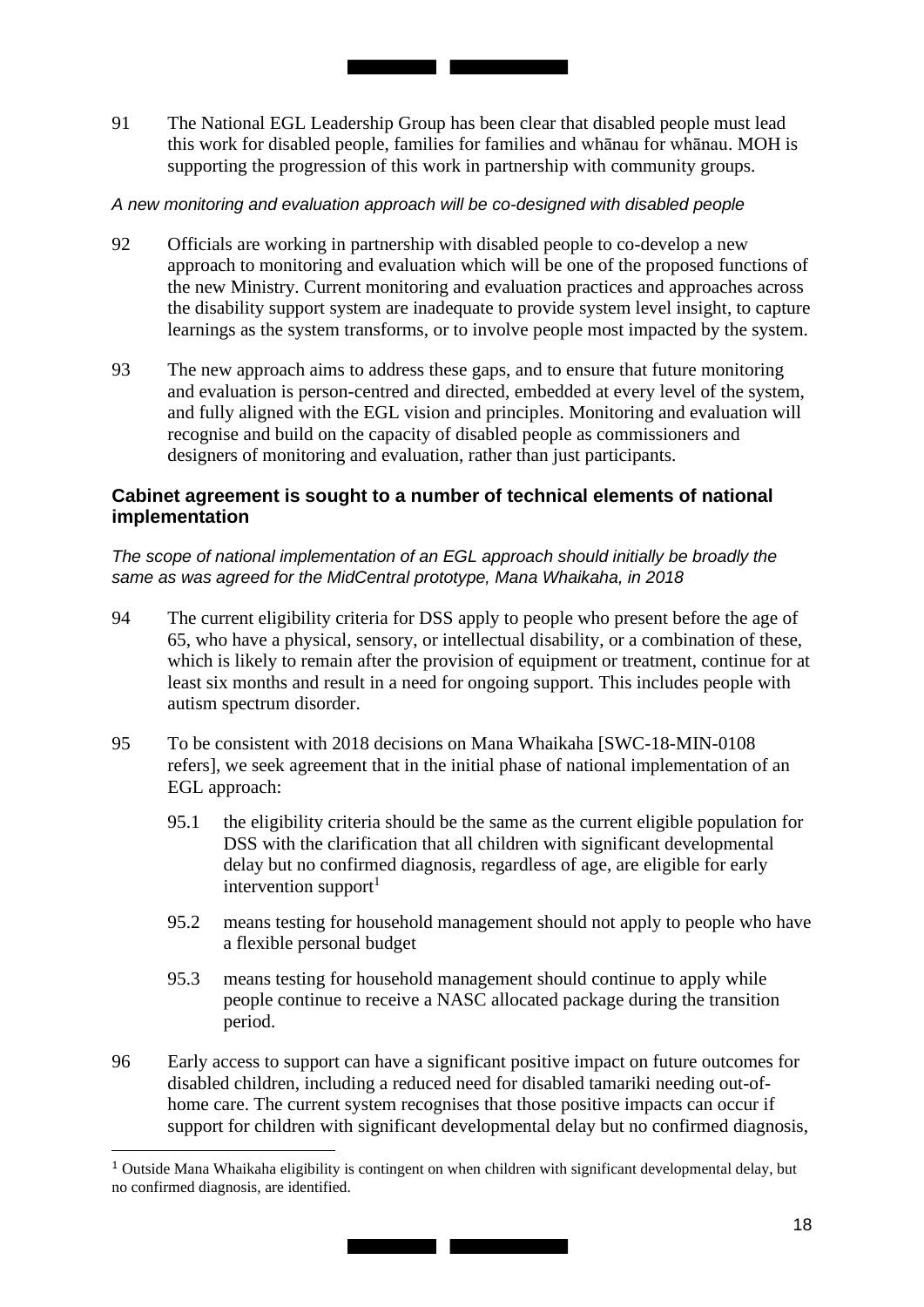can begin even before a diagnosis is made. There is, however, a cut-off for this developmental delay but no confirmed diagnosis, regardless of age, are eligible for support when children turn eight, meaning some children do not receive support, or stop receiving support, at a younger age than is desirable. To address this, the eligibility criteria for DSS will be clarified so that all children with significant intensive early intervention support.

<u> Tanzania de la contrada de la contrada de la contrada de la contrada de la contrada de la contrada de la con</u>

- 97 Rationing through means testing is inconsistent with an EGL approach and not practical to apply to people who have a flexible personal budget. However, removing all means testing can increase costs and so should continue to apply for people continuing to receive their NASC allocated package (rather than a personal budget).
- 98 Disabled people and whānau will be able to find government-funded support they may be eligible for when they engage with a Tūhono/Connector. A Tūhono may assist disabled people and whānau to access other government support or support them to build relationships with key contacts in other agencies (for example, learning support). Government agencies will work in the background to better coordinate support (for example, equipment or assistive technology) and joint funding arrangements.

#### Funding in scope for the national implementation of an EGL approach should be similar to  *that in scope for Mana Whaikaha, with some minor differences*

- 99 We seek your agreement that the following existing funding streams be available as part of personal budgets in the initial phase of implementation:
	- 99.1 all Vote Health disability support funding for people who are eligible for support funded through the Vote Health: National Disability Support Services appropriation
	- 99.2 the 'Very High Needs', 'Community Participation', and 'Transition from School' funding streams from the Vote Social Development: Community Participation appropriation.
- 100 Mana Whaikaha has shown some adjustments will be needed to the way some funding is integrated. In particular, it has been challenging to include community participation funding fairly in a flexible personal budget given not all people who use this funding are currently eligible for DSS.
- on behalf of disabled people, which were in scope for Mana Whaikaha, are not 101 Additionally, we seek agreement that the Business Enterprise and Support Funds paid included in the national implementation. This is because:
	- 101.1 Business Enterprise funding<sup>2</sup> was not included in Mana Whaikaha as there are no Business Enterprises in the MidCentral region. This funding is not recommended for inclusion in the national implementation because the Government has already committed to a fundamental change to the Business

 $2$  Business Enterprises are organisations that receive a funding contribution from MSD and whose primary purpose is to provide employment opportunities to disabled people. A number of people employed by Business Enterprises hold a Minimum Wage Exemption permit which means they are paid less than minimum wage.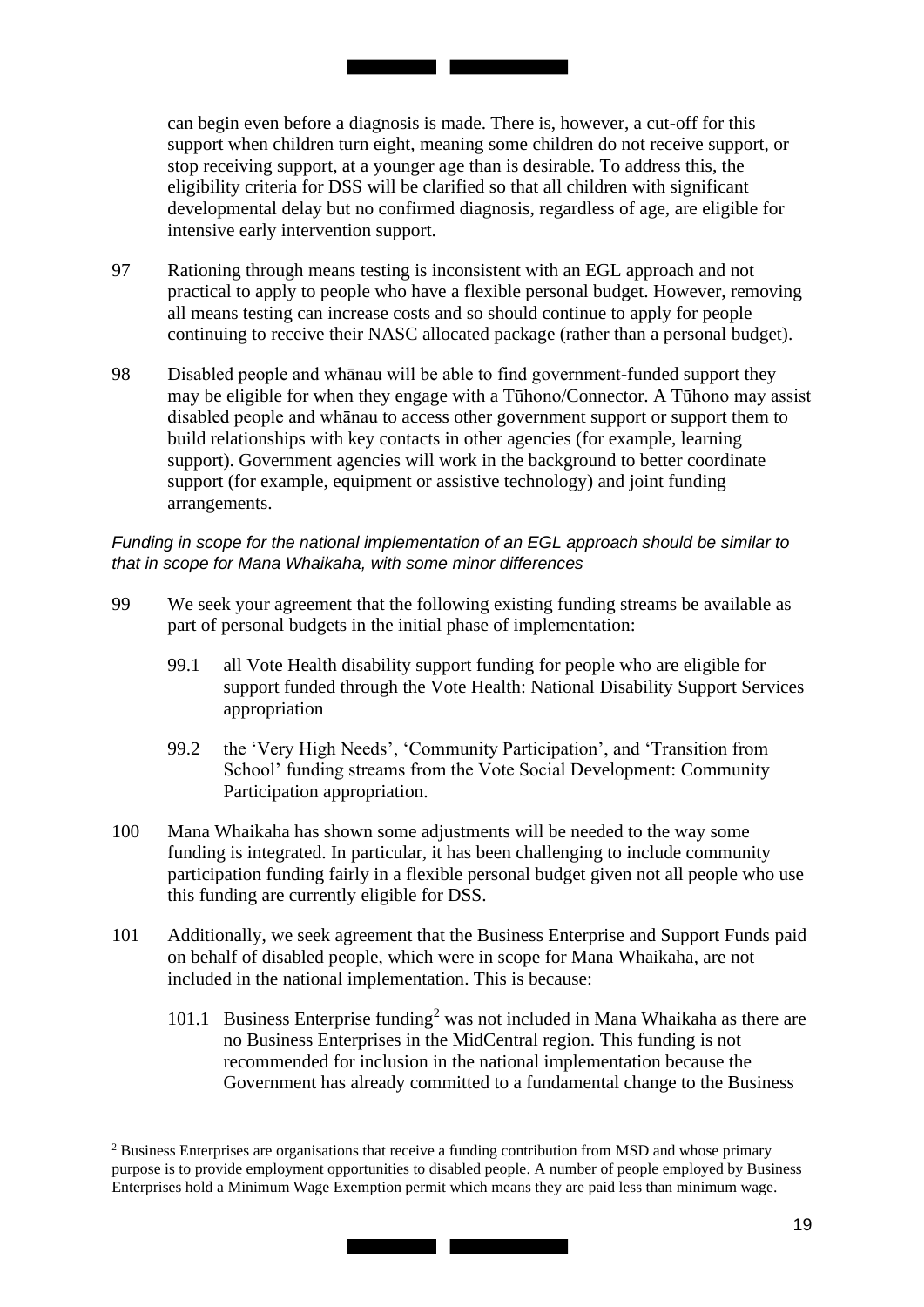Enterprise model. Disabled people with a Minimum Wage Exemption permit will be paid at least minimum wage and supported by a wage supplement.

101.2 Support Funds paid on behalf of disabled people were included in Mana Whaikaha; however, management of the Support Funds funding was returned to MSD by mutual agreement. This was because many people who access Support Funds do not access any other government support and most are not eligible for DSS.

# **Part Three – Opportunities for further disability system transformation**

## **The new Ministry will lead ongoing work on Disability System Transformation including identifying and progressing further transformation opportunities**

- 102 While the focus of Disability System Transformation to date has largely been on testing the EGL approach, the opportunities, and our aspirations, are much broader. True change requires transforming the disability system from one that focuses on service provision and needs-based assessment, to a model that takes a whole-of-life approach, emphasises strengths, and enables disabled people and tāngata whaikaha Māori to make decisions to live their best lives. In particular, a transformed system will:
	- 102.1 build the knowledge and skills of disabled people and their families and whānau, so they have the opportunities to increase their choice and control
	- 102.2 change how services are provided including aligning organisational roles and functions, delivery models, accountability measures, monitoring and evaluation with the EGL approach
	- 102.3 create an enabling environment where communities are accessible, and they welcome and recognise the contribution that disabled people make to enhance community cohesion and wellbeing.

 *Other government funding may be included in flexible, personal budgets* 

103 Transforming DSS in line with the EGL approach is just the first stage towards realising the EGL vision. Over time, the transformation of disability supports and services could extend to include other government funding in personal budgets. This could potentially include funding provided by **s9(2)(f)(iv)** 

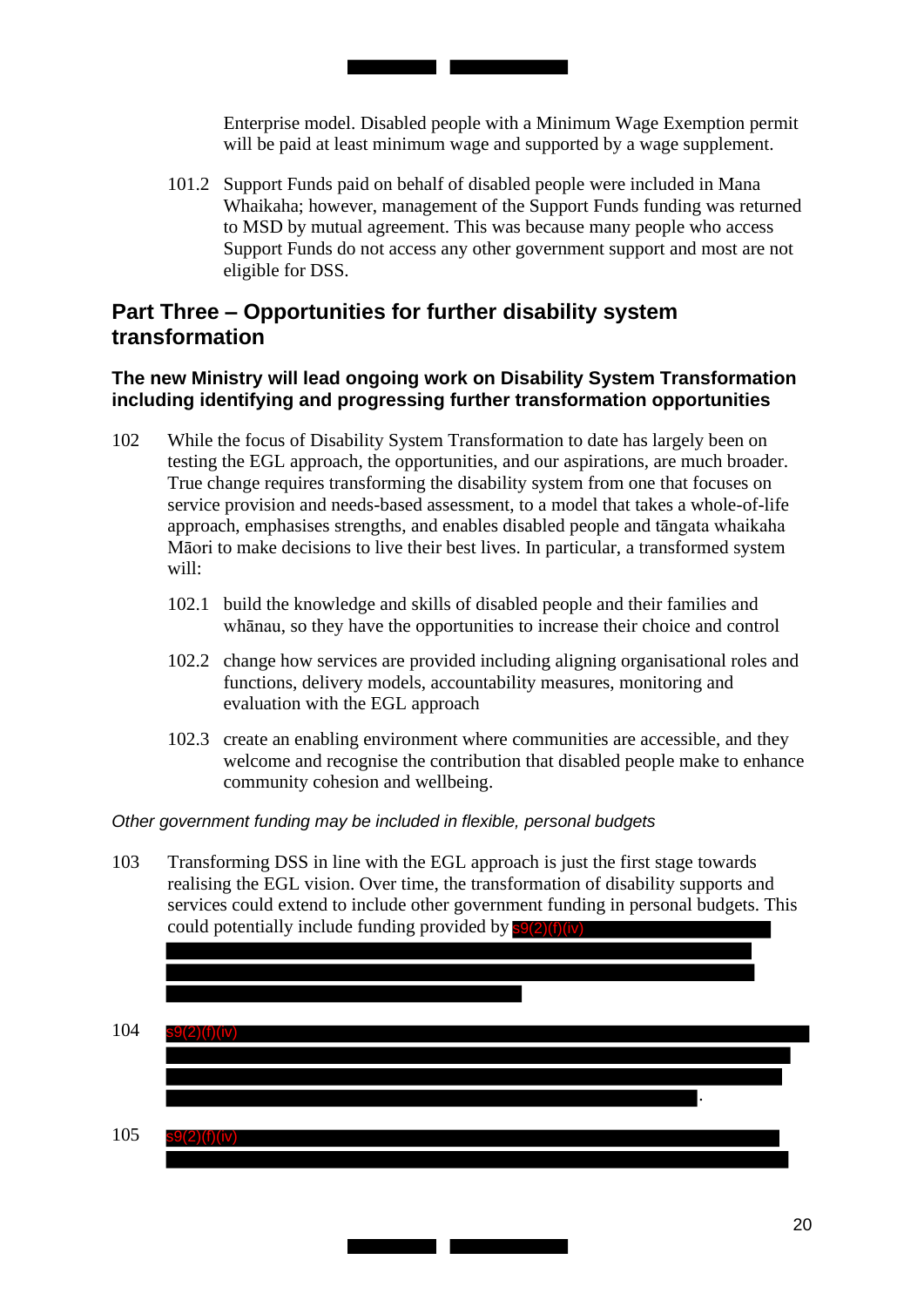

108 The new Ministry will work with the Ministry of Education to identify any opportunities to include Vote Education funding in personal budgets.

 *There are also other opportunities for wider change* 

- 109 Future transformation opportunities are not limited to extending government disability supports and services. For example, the implementation of the broader Learning Support Action Plan 2019-2025 is a key opportunity to apply EGL principles to improve the experiences of disabled children and young people, regardless of any transfers in functions and funding.
- 110 As part of ongoing work on Disability System Transformation, we envision the Ministry will be responsible for leading a future-focused strategic policy work programme that examines core issues related to Disability System Transformation, such as removing barriers to accessibility, and considering how to drive a holistic and whole-of-life approach to disability.
- 111 The Disability Strategy 2016-2026 and implementation of the UNCRPD will be key in guiding the new Ministry's work programme. The Ministry will have the mandate, visibility, and ability to accelerate the realisation of the Strategy and implementation of the UNCRPD in partnership with disabled people, tāngata whaikaha Māori and whānau.
- 112 We note Cabinet decisions are also being sought on Accelerating Accessibility including the proposal for a new regulatory system to remove barriers that prevent disabled people from fully participating in society. Future work on Disability System Transformation will align with ongoing work on Accelerating Accessibility. Any new statutory functions or institutional arrangements resulting from Cabinet decisions on Accelerating Accessibility could also potentially be housed within the new Ministry.
- 113 There will also be the opportunity to progress a strategic and cross-government policy work programme to tackle key disability issues affecting whānau wellbeing. For example, the disability community has called for eligibility to be based on the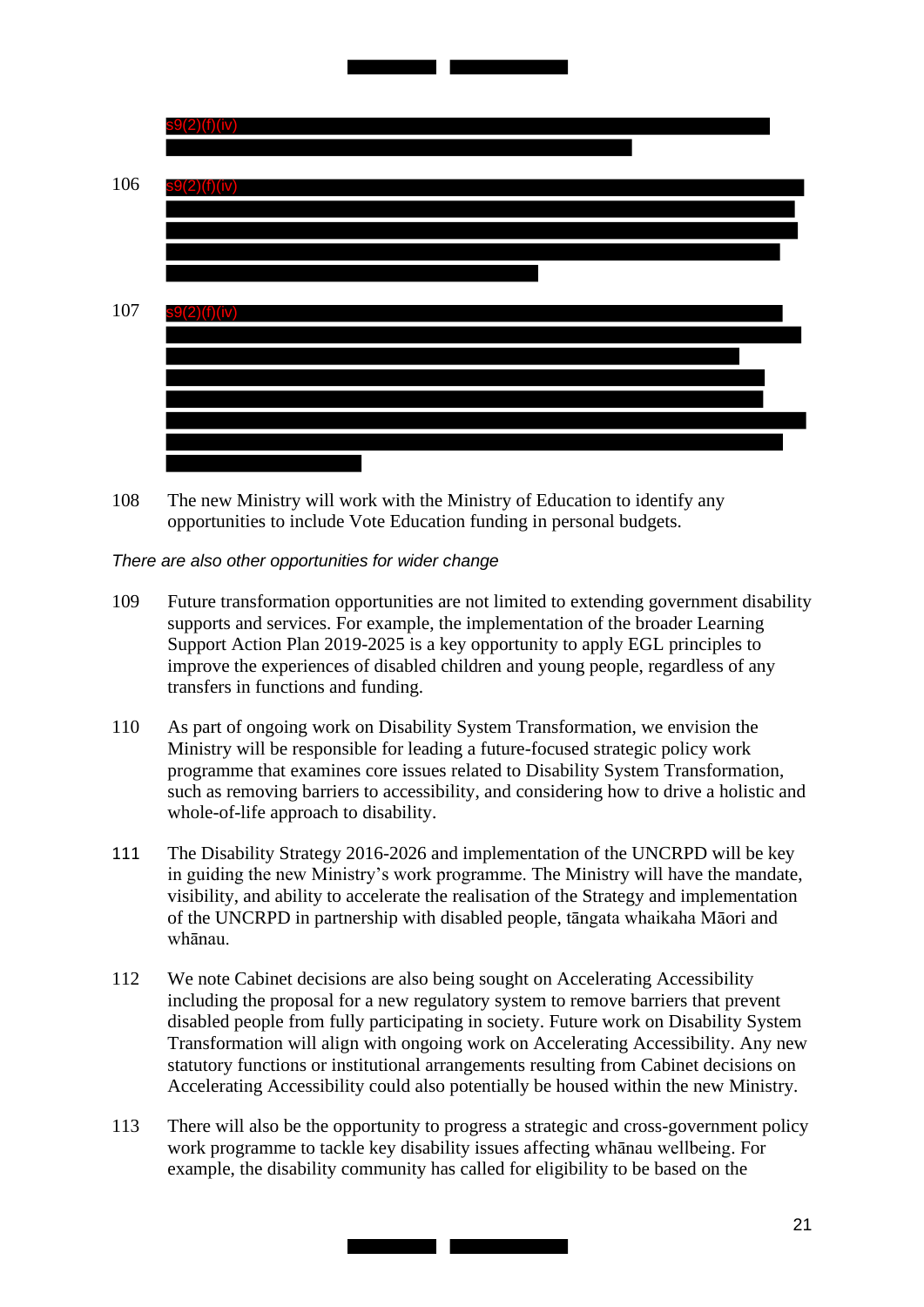functional impact of disability rather than on impairment. Once structures are in place, the new Ministry will be well placed to consider these eligibility issues, including what is needed to better support groups of people, s9(2)(f)(iv)

114 s 9(2)(f)(iv)

<u> Tanzania de la conte</u>

- 115 It will be key that change to the wider disability system is progressed alongside, and in collaboration with, disabled people and whānau. Work on Disability System Transformation to date has progressed in collaboration with established disability community groups, and it is fully our intention that this approach will continue as transformation work progresses.
- 116 We intend to provide you with further detail on broader system transformation opportunities, and how this will inform the transition and establishment process for the new Ministry, in our proposed Cabinet report back in early 2022.

# **We intend to report back to Cabinet in early 2022**

- 117 We intend to report back to Cabinet in early 2022 with:
	- 117.1 further detail on establishing the new Ministry including:
		- 117.1.1 detail on the role, responsibilities, functions, mandate, and initial priorities of the new Ministry
		- 117.1.2 the transition of functions, staff, and funding to the new Ministry
		- 117.1.3 the establishment of a new appropriation for the Ministry
	- 117.2 further detail on implementing the EGL approach on a national scale
	- 117.3 future opportunities for further transformation once the new Ministry is established and fully operational
	- 117.4 advice and recommendations on the future location of the Office for Disability Issues.

## **Financial Implications**

 *Funding for the new Ministry* 



a T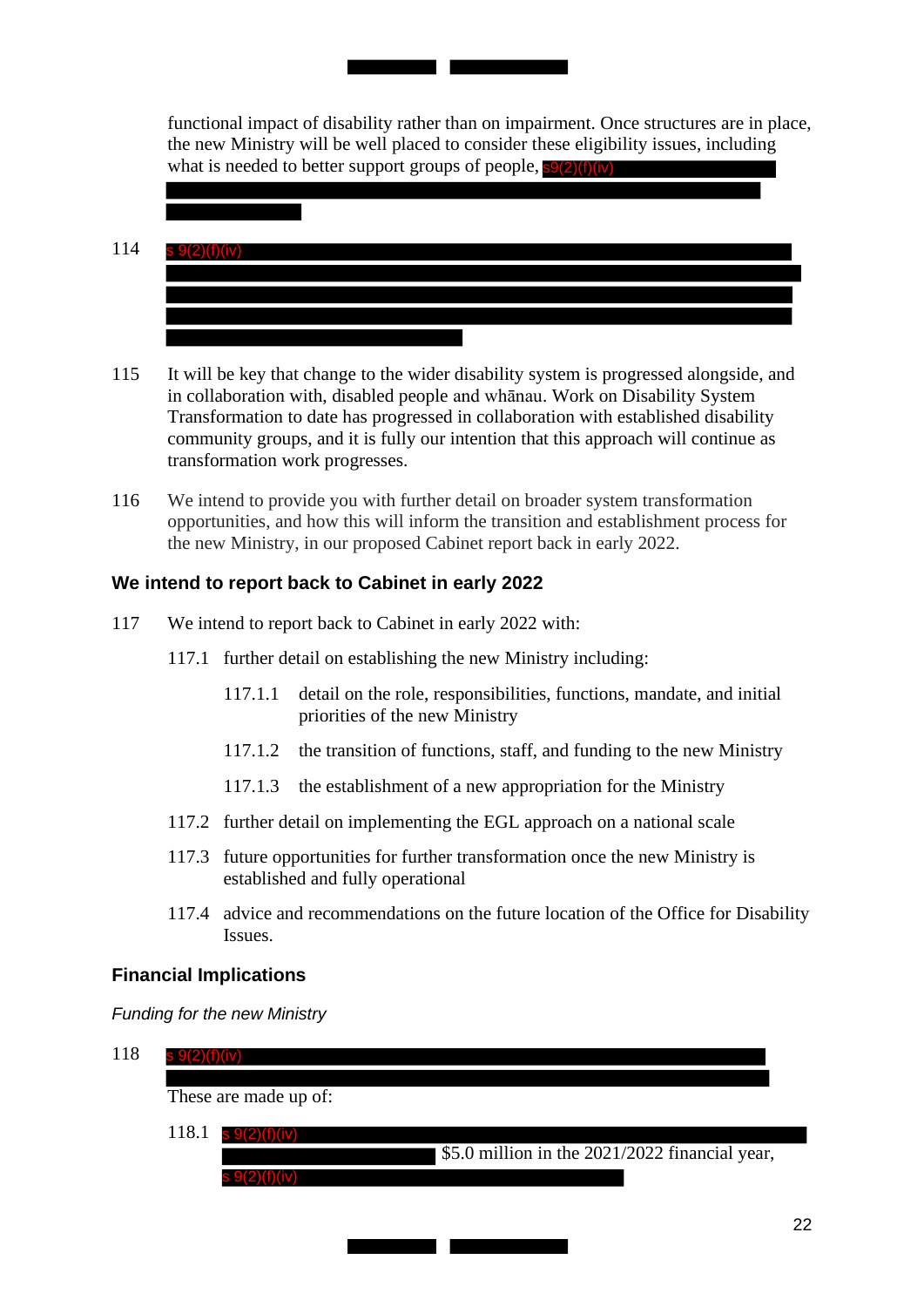

- 120 However, funding for the Transition Team and for the establishment of the new Ministry must be secured now so the establishment of the Ministry can proceed, and it is sufficiently resourced to achieve the desired outcomes. Deferring all funding decisions until Budget 2022 would effectively defer the establishment decision and its announcement until that time.
- 121 We, therefore, seek agreement to establish a new appropriation in Vote Social Development and increase funding in that appropriation by \$5.0 million in 2021/22 to fund the Transition Team and initial establishment costs for this financial year. We seek this funding from the Between-Budget Contingency established as part of Budget 2021.

 *Funding for the national implementation of the EGL approach* 



## **Legislative Implications**

125 The establishment of a departmental agency does not require new legislation but requires an Order in Council which will: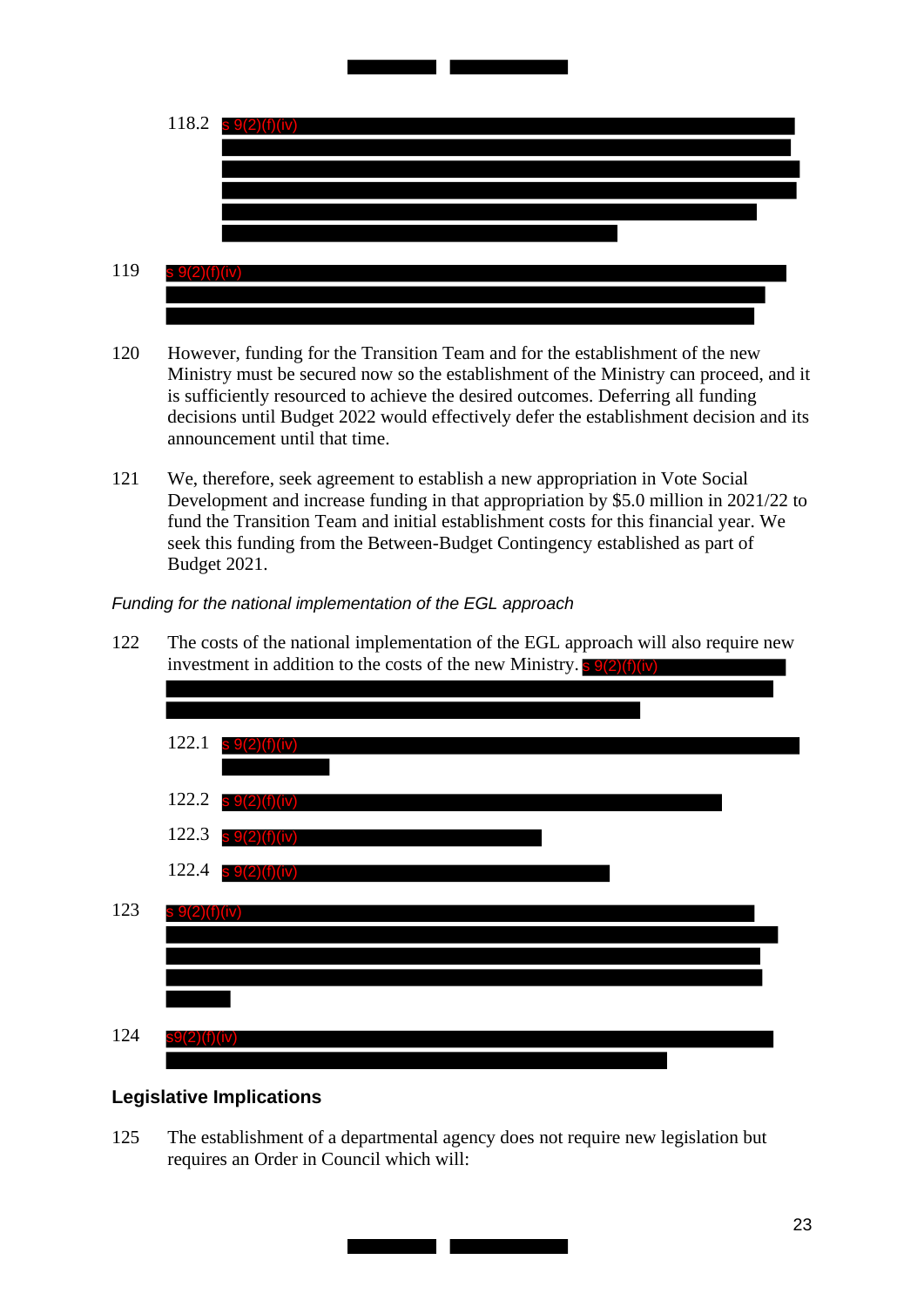- 125.1 bring the new departmental agency into legal existence on a specified date by naming it in Part 2 of Schedule 2 of the Public Service Act 2020 (the departmental agency will come into legal existence when it appears on the Schedule)
- 125.2 provide for a transitional period relating to any transfer of functions from other agencies (if applicable) as well as any change in responsibility for functions from the chief executives of the Ministries of Health and Social Development to the chief executive of the departmental agency.
- 126 Subject to Cabinet agreement, the Minister for the Public Service will be responsible for issuing drafting instructions to establish a new departmental agency with a final name to be determined, and with a commencement date of 1 July 2022. MSD will be named as the host department.

#### **Impact Analysis**

#### **Regulatory Impact Statement**

127 As there are no regulatory proposals in this Cabinet paper, Cabinet's Impact Analysis requirements do not apply.

#### **Climate Implications of Policy Assessment**

128 A climate implication assessment is not required.

## **Population Implications**

129 There are a number of population implications associated with this proposal.

| <b>Population</b> | How this proposal may affect this group                                              |  |  |  |  |
|-------------------|--------------------------------------------------------------------------------------|--|--|--|--|
| group             |                                                                                      |  |  |  |  |
| Disabled          | The proposals in this paper seek to improve the lives of all disabled people,        |  |  |  |  |
| people            | families and whanau through enabling greater choice, control and self-               |  |  |  |  |
|                   | determination and achieving equitable outcomes. These proposals will help            |  |  |  |  |
|                   | reduce barriers that impede a large group of New Zealanders from achieving their     |  |  |  |  |
|                   | full potential and fully participating in society on an equal basis to others.       |  |  |  |  |
|                   | Establishment of true partnership between disabled people and government will        |  |  |  |  |
|                   | ensure disabled peoples' voices are embedded at all levels. The disability sector is |  |  |  |  |
|                   | strongly supportive of this work. At least 43,000 disabled people will benefit       |  |  |  |  |
|                   | from the national implementation of the EGL approach for DSS.                        |  |  |  |  |
| Māori             | Twenty-six percent of the Māori population identify as disabled. Tāngata             |  |  |  |  |
|                   | whaikaha Māori tend to have poorer material well-being and quality of life           |  |  |  |  |
|                   | outcomes than non-disabled Maori and the disability population as a whole.           |  |  |  |  |
|                   | Māori are also less likely to know about and access DSS (around 21 percent of        |  |  |  |  |
|                   | DSS clients are Māori). The proposals in this paper will contribute towards          |  |  |  |  |
|                   | improving key life outcomes for tāngata whaikaha Māori and whānau. They will         |  |  |  |  |
|                   | likely result in more tāngata whaikaha Māori accessing DSS, including choosing       |  |  |  |  |
|                   | what supports work best for them and their whanau.                                   |  |  |  |  |
| Pacific peoples   | Nineteen percent of the Pacific population identify as disabled. Pacific people are  |  |  |  |  |
|                   | also less likely to know about and access DSS (around 7 percent of DSS clients       |  |  |  |  |
|                   | are Pacific). The proposals in this paper will contribute towards improving key      |  |  |  |  |

<u> Tanzania de la contenentación de la contenenta</u>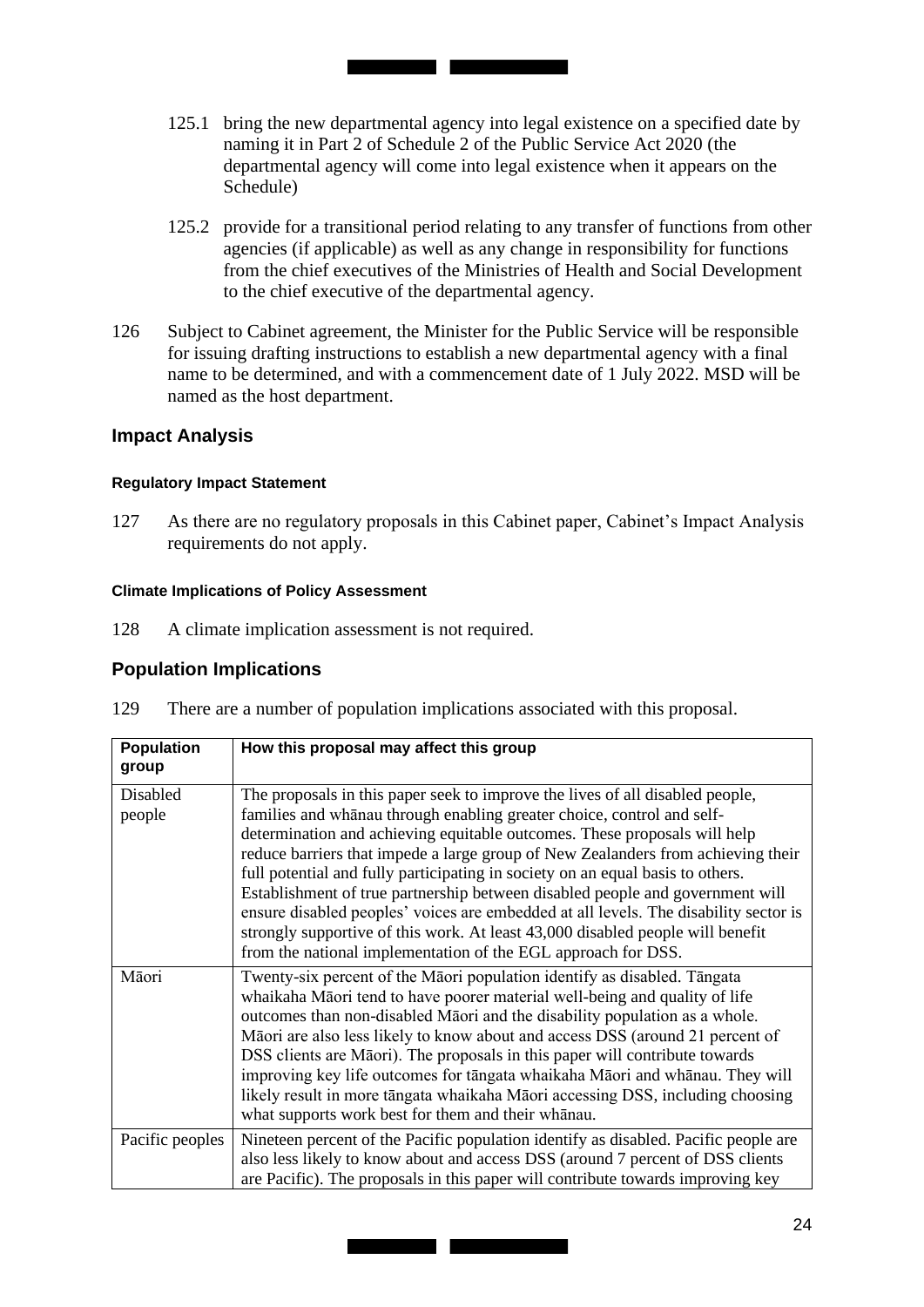|                              | life outcomes for disabled Pacific people. At least 3,000 disabled Pacific people<br>will benefit directly from the national implementation of the EGL approach which<br>will likely also support more Pacific peoples to access DSS and other disability<br>supports.                                                                                                                                                                                                                                                                                 |
|------------------------------|--------------------------------------------------------------------------------------------------------------------------------------------------------------------------------------------------------------------------------------------------------------------------------------------------------------------------------------------------------------------------------------------------------------------------------------------------------------------------------------------------------------------------------------------------------|
| Gender                       | Men and women are equally likely to be disabled. Women are more likely to<br>access disability support, however, more men access DSS specifically. Women<br>make up the majority of carers for disabled people who depend on family and<br>whanau for support. The disability support workforce is also largely female. The<br>proposals in this paper aim to improve outcomes for disabled women accessing<br>government supports and services, including DSS. They will also benefit women<br>who are carers for a disabled family or whanau member. |
| Children and<br>young people | Disabled children, and children with a parent who has a disability, are more likely<br>to experience poverty and poorer outcomes. <sup>3</sup> Almost 50 percent of those<br>accessing DSS are aged below 25. The proposals in this paper will potentially<br>benefit all disabled children and young people and contribute towards improved<br>outcomes and material wellbeing. National implementation of the EGL approach<br>will directly benefit the many children and young people accessing DSS.                                                |
| Older people                 | Older people experience high rates of disability (59 percent of New Zealanders<br>aged 65 and over have a disability). New Zealand's population is also ageing.<br>Around 2,300 DSS clients are aged 65 and over and will benefit directly from the<br>national implementation of the EGL approach for DSS. As ongoing work on<br>Disability System Transformation progresses, many more older people will also<br>potentially benefit.                                                                                                                |

## **Human Rights**

130 This proposal is consistent with the New Zealand Bill of Rights Act 1990 and the Human Rights Act 1993. It is also consistent with the United Nations Convention on the Rights of Persons with Disabilities and the United Nations Declaration on the Rights of Indigenous Peoples.

# **Consultation**

- 131 This paper was jointly drafted by the Ministry of Social Development and the Ministry of Health. The following agencies have been consulted: the Accident Compensation Corporation, the Ministry of Business Innovation and Employment, the Ministry of Education, the Ministry for Pacific Peoples, the Ministry of Transport, Oranga Tamariki, Te Puni Kōkiri, the Office for Disability Issues, the Treasury, the Public Service Commission, the Human Rights Commission, the Health Transition Unit and the Department of the Prime Minister and Cabinet. Their views have been incorporated.
- 132 The Enabling Good Lives Governance Group, the Whānau Ora Interface Group, the National Enabling Good Lives Leadership Group, the Disabled Peoples Organisation Coalition and I.Lead have also been engaged on this paper and their views have been reflected.

<sup>&</sup>lt;sup>3</sup> Sixty-three percent of New Zealand households with disabled children earn just enough or not enough money to meet basic needs. Of the 95,000 disabled children aged 0-14 years, 15 percent live in households with incomes under \$30,000 (compared to 10 percent of all 0-14-year olds).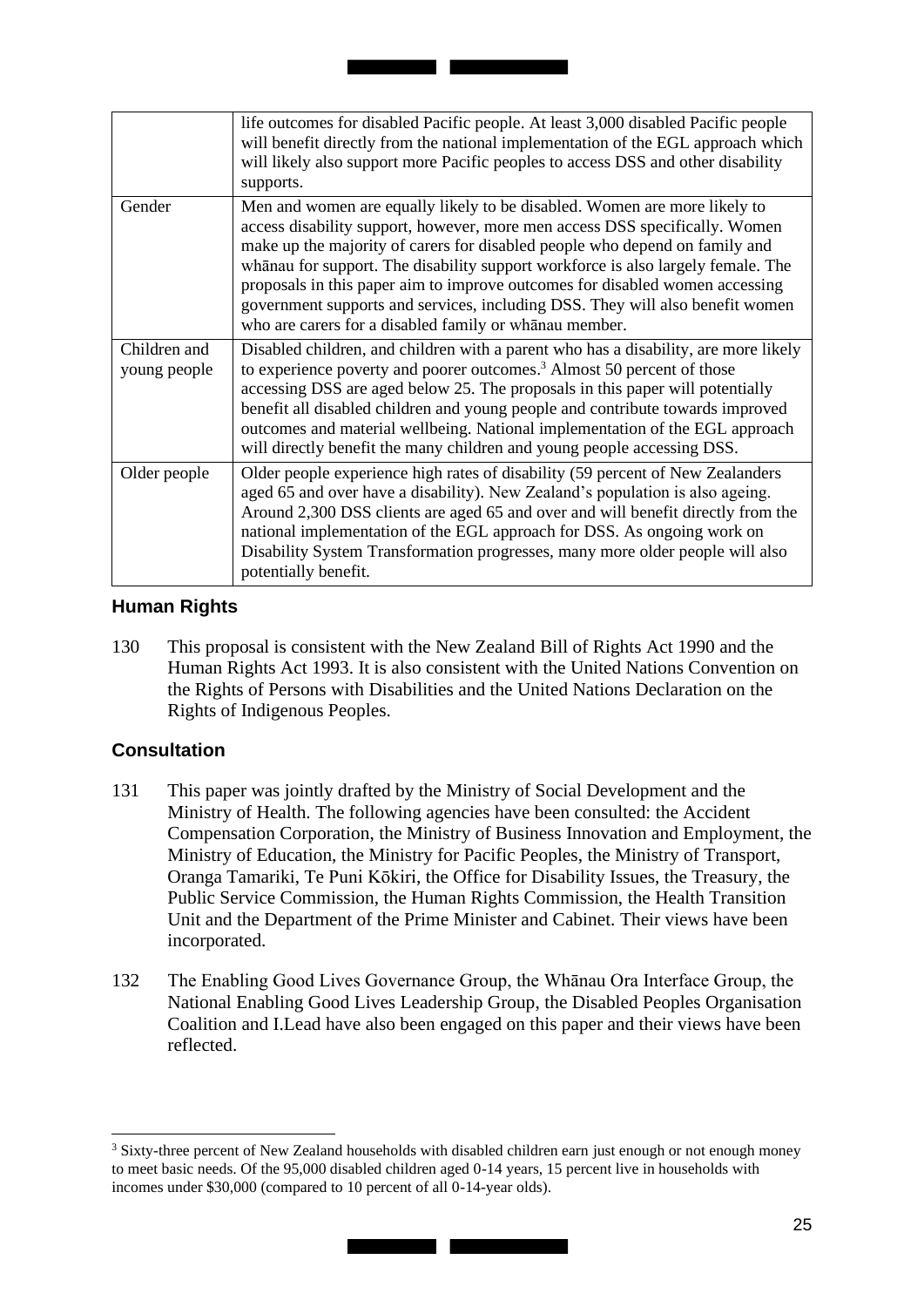133 The Whānau Ora Interface Group and the National Enabling Good Lives Leadership Group have each drafted a statement and these are attached as Appendix Six.

<u> Tanzania de la contrada de la contrada de la contrada de la contrada de la contrada de la contrada de la contrada de la contrada de la contrada de la contrada de la contrada de la contrada de la contrada de la contrada d</u>

#### **Communications**

134 The Minister for Disability Issues and Minister of Health will liaise with the Prime Minister on the responsibility for, and the timing of, public announcements regarding the establishment of the new Ministry.

#### **Proactive Release**

 135 This paper will be proactively released in accordance with Cabinet Office Circular CO (18), subject to any redactions as appropriate under the Official Information Act 1982.

#### **Recommendations**

We recommend that the Cabinet Social Wellbeing Committee:

#### **Machinery of government**

- 1 **note** that, in March 2021, Cabinet noted that the Minister of Health and Minister for Disability Issues would bring advice on the future model and governance of Disability Support Services to Cabinet in September 2021 [CAB-21-MIN-0092 refers]
- 2 **agree** to establish a new Ministry, provisionally named the Ministry for Disabled People, in the form of a departmental agency hosted by the Ministry of Social Development
- 3 **authorise** the Minister for the Public Service, the Minister for Disability Issues and the Minister of Health to determine the final name of the new Ministry, in consultation with the disability community and key stakeholders
- 4 **note** the intention that the new Ministry will be established by 1 July 2022 but that it will take longer for the new agency to be fully operational
- 5 **agree** relevant Disability Support Services functions, including responsibility for the national implementation of the Enabling Good Lives approach, will transition from the Ministry of Health to the new Ministry
- 6 **agree** the new Ministry will be responsible for driving improved outcomes for disabled people across government, which requires an expanded mandate and new disability-related responsibilities and functions, including a strategic policy function
- 7 **note** that any functions resulting from Cabinet decisions on the Accelerating Accessibility work programme will be considered as part of decisions on the new Ministry's future work programme
- 8 **note** due diligence will need to be undertaken to establish the new Ministry as a departmental agency hosted by the Ministry of Social Development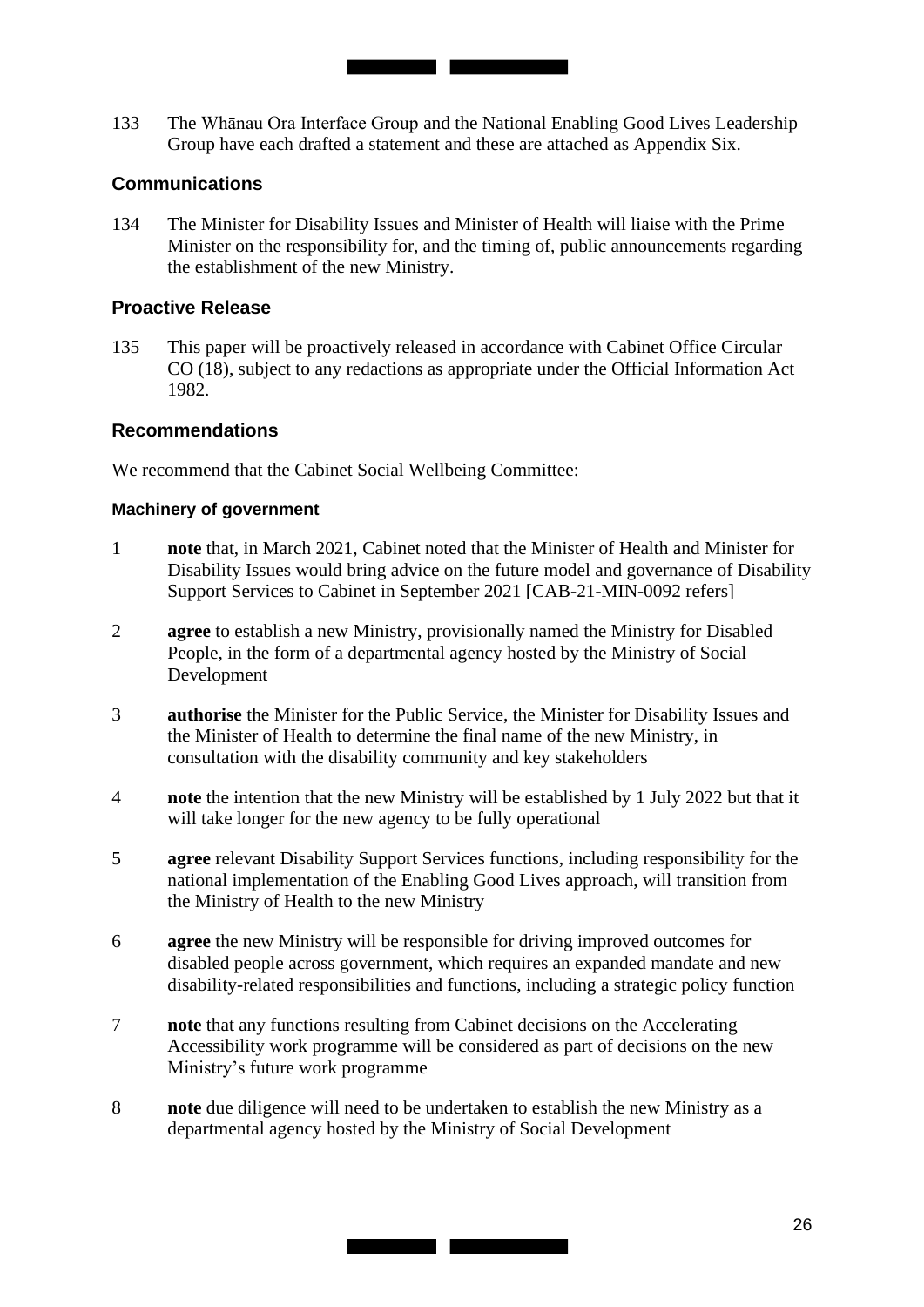9 **invite** the Minister for the Public Service to issue drafting instructions to the Parliamentary Counsel Office for an Order in Council to establish the departmental agency by adding it to Part 2 of Schedule 2 of the Public Service Act 2020

<u> Tanzania de la contrada de la contrada de la contrada de la contrada de la contrada de la contrada de la con</u>

- 10 **note** the chief executive for the new departmental agency (or acting chief executive if appointed) will work with the Ministries of Health and Social Development to implement the transition to the new Ministry
- 11 **agree** to set up a dedicated Transition Team within the Ministry of Social Development to support the establishment of the new Ministry
- 12 **note** that the Transition Team will work with established disability community groups to ensure that the voices of disabled people and whānau shape the establishment of the new Ministry, including the work of the Transition Team

| 13 |      |               |  |  |  |
|----|------|---------------|--|--|--|
|    |      |               |  |  |  |
|    | 13.1 | s 9(2)(f)(iv) |  |  |  |
|    | 13.2 | s 9(2)(f)(iv) |  |  |  |

- 14 **note** funding for the 2021/2022 financial year for the Transition Team and initial establishment costs is sought now, s 9(2)(f)(iv)
- 15 **agree** to establish the following new appropriation within Vote Social Development:

| <b>Appropriation Minister</b>     | <b>Appropriation Type</b>      | <b>Title</b>                                      | <b>Scope</b>                                                                                                           |
|-----------------------------------|--------------------------------|---------------------------------------------------|------------------------------------------------------------------------------------------------------------------------|
| Minister for Disability<br>Issues | Departmental Output<br>Expense | Establishing a<br>Ministry for<br>Disabled People | This appropriation is limited to<br>establishing, and managing the<br>transition to, a Ministry for<br>Disabled People |

16 **approve** the following changes to appropriations to give effect to the policy decision in recommendation 11 above, with a corresponding impact on operating balance and net core Crown debt:

|                                       | $$m - increase/(decrease)$ |         |         |         |                 |
|---------------------------------------|----------------------------|---------|---------|---------|-----------------|
| <b>Vote Social Development</b>        | 2021/22                    | 2022/23 | 2023/24 | 2024/25 | $2025/26$ &     |
| <b>Minister for Disability Issues</b> |                            |         |         |         | <b>Outyears</b> |
| <b>Departmental Output Expense:</b>   |                            |         |         |         |                 |
| Establishing a Ministry for           | 5.000                      |         |         |         |                 |
| Disabled People                       |                            |         |         |         |                 |
| (funded by revenue Crown)             |                            |         |         |         |                 |
|                                       |                            |         |         |         |                 |
| <b>Grand Total</b>                    | 5.000                      |         |         |         |                 |

## 17 **agree** that the proposed change to appropriations for 2021/22 above be included in the 2021/22 Supplementary Estimates and that, in the interim, the increase be met from Imprest Supply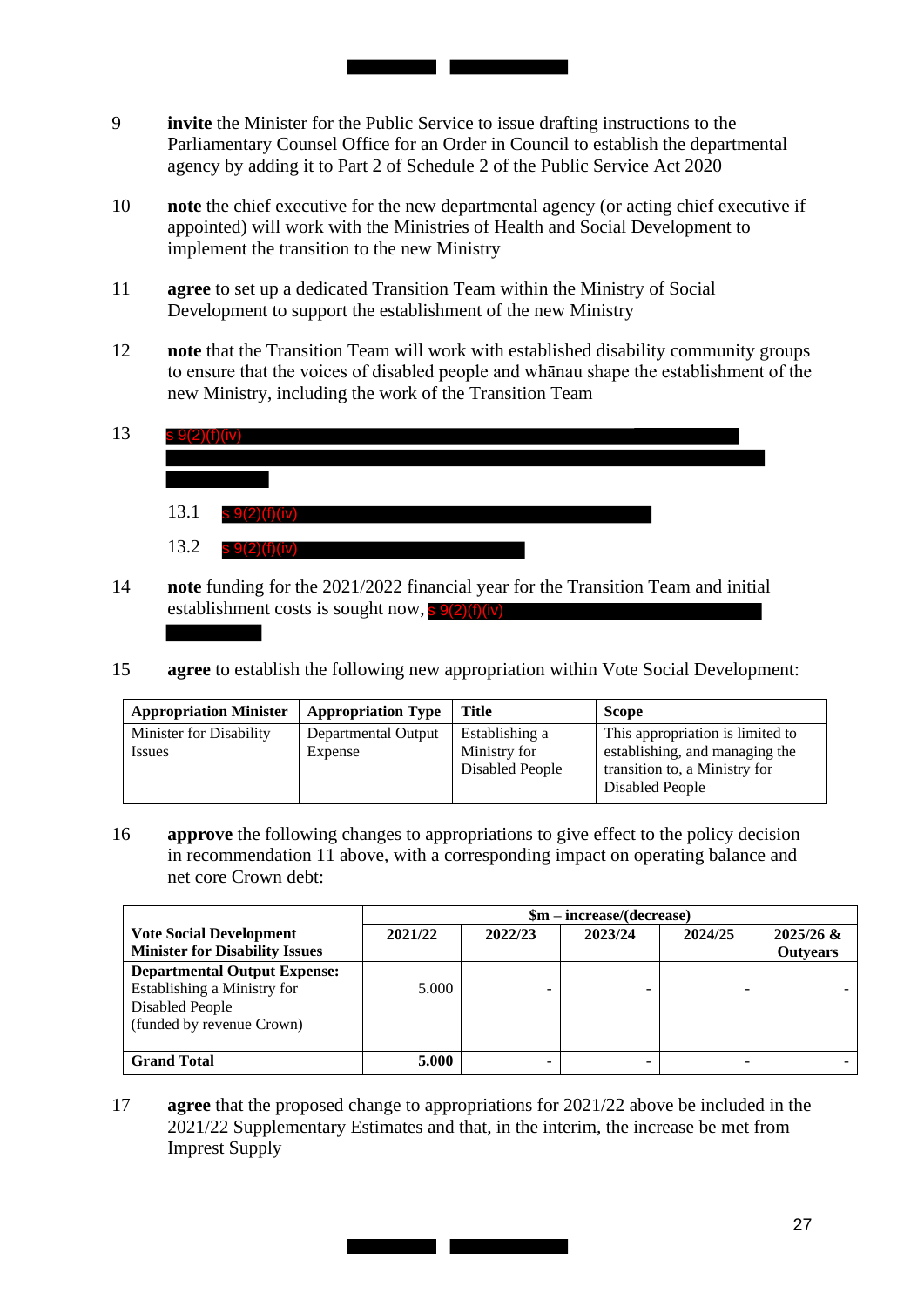18 **agree** that the expenses incurred under recommendation 16 above be charged against the Between-Budget Contingency established as part of Budget 2021

<u> Tanzania de la conte</u>

- 19 **agree** that any underspends in the Departmental Output Expense, Establishing a Ministry for Disabled People, for the year ending 30 June 2022, be transferred to the following financial year to ensure that funding is available for any remaining transitional activities
- 20 **authorise** the Minister of Finance and the Minister for Disability Issues to jointly agree the final amount to be transferred as per recommendation 19, following completion of the 2021/22 audited financial statements of the Ministry of Social Development (or sooner if necessary), with no impact on the operating balance across the forecast period

#### **National implementation of the Enabling Good Lives approach**

- 21 **agree** to implement the Enabling Good Lives approach to Disability Support Services nationally,  $s9(2)(f)(iv)$
- 22 **agree** to endorse the implementation plan (attached as Appendix Five) to implement the Enabling Good Lives approach to Disability Support Services on a national scale
- 23 **agree** that in the initial phase of national implementation of the Enabling Good Lives approach:
	- 23.1 the eligibility criteria should be the same as the current eligible population for Disability Support Services (with the clarification that all children with significant developmental delay but no confirmed diagnosis, regardless of age, are eligible for early intervention support)
	- 23.2 means testing should not apply to people who have a flexible personal budget
	- 23.3 means testing on household management should continue to apply while people continue to receive a Needs Assessment and Service Coordination allocated package during the transition period
- 24 **agree** that the following funding streams be included in personal budgets for eligible people in the initial phase of national implementation:
	- 24.1 Vote Health: National Disability Support Services appropriation
	- 24.2 the 'Very High Needs', 'Community Participation', and 'Transition from School' funding streams from the Vote Social Development: Community Participation appropriation
- 25 **agree** that the following funding streams from Vote Social Development are not included:

**State of the Contract of the Contract of the Contract of the Contract of the Contract of the Contract of the Co** 

- 25.1 Business Enterprise funding
- 25.2 Support Funds paid on behalf of disabled people

#### **Next steps**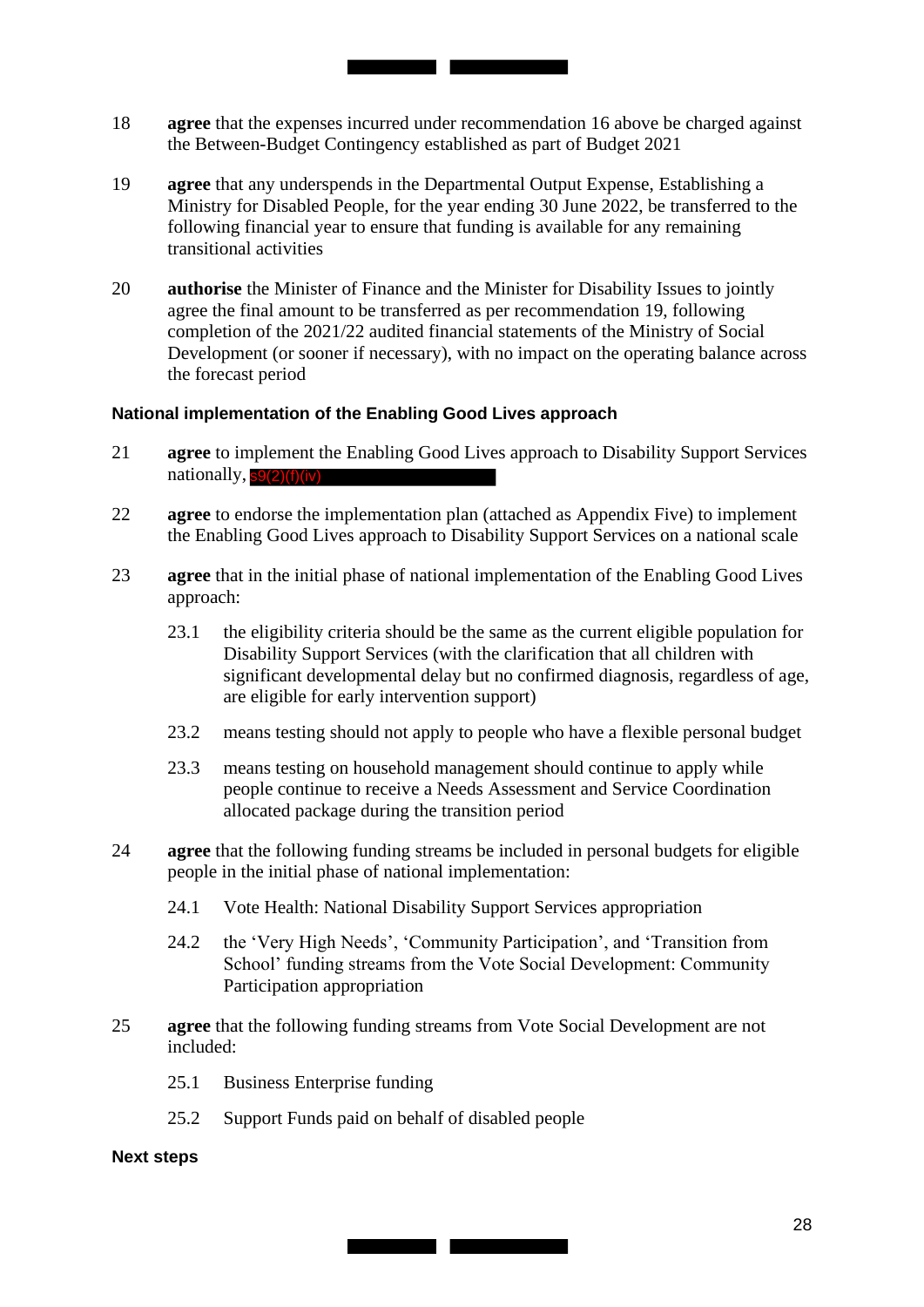#### 26 s 9(2)(f)(iv)

27 **invite** the Minister for Disability Issues and Minister of Health to report back to the Cabinet Social Wellbeing Committee in early 2022 with further detail on:

27.1 establishing the new Ministry, including relevant transitional arrangements

<u> Tanzania de la c</u>

- 27.2 implementing the Enabling Good Lives approach on a national scale
- 27.3 future opportunities for further disability system transformation once the new Ministry is established and fully operational
- 27.4 the future of the Office for Disability Issues, including recommendations on its future location within government.

<u> Tanzania de la contrada de la contrada de la contrada de la contrada de la contrada de la contrada de la contrad</u>

Authorised for lodgement

Hon Carmel Sepuloni

Minister for Disability Issues

Hon Andrew Little Minister of Health